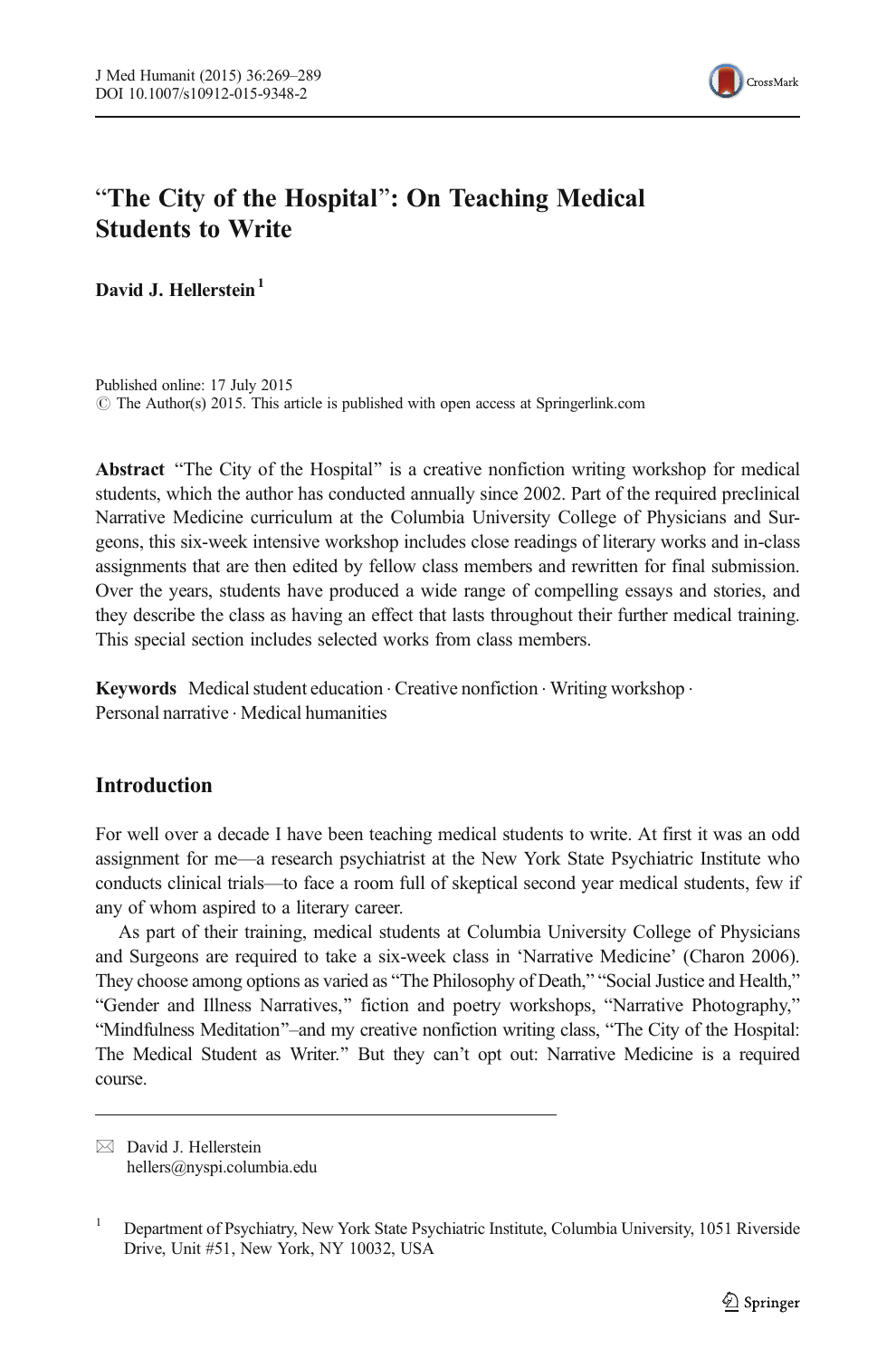The goal is to train better doctors by exposing medical students to humanities perspectives at a crucial phase of their education–before they actually start working on the wards. How is that possible? one might reasonably ask. If they're not well-rounded, ethical people by the time they are admitted to medical school, how can a brief course possibly make a difference? Plus, why bother? Given the explosive growth of medical knowledge, shouldn't they be spending all their time learning physiology, pharmacology, molecular biology, and biochemistry, things that will be essential to their future as physicians?

And yet, the very inclusion of Narrative Medicine classes in the packed Columbia Physicians and Surgeons curriculum is a powerful statement in itself: that the humanities have value in a daunting world of fact-based knowledge and that they can provide something essential to the life of a doctor.

Truthfully, it was not entirely a surprise that I was selected to teach this class, since for several decades of being a physician, administrator and researcher, I have juggled a parallel career as a literary writer, publishing several books—including fiction, nonfiction and memoirs—as well as writing for numerous literary and journalistic publications. But until then I had always been an outsider; my writing activities were pursued during off hours, stolen time. This was the first time I had been invited to be part of the medical curriculum.

For "The City of the Hospital," I was assigned a dozen students, and we were scheduled to meet for three hours each Tuesday afternoon for a crash course in writing creative nonfiction. I asked Dr. Charon to assign me students who wanted to be there; it seemed too difficult to try to rope in the unwilling. I couldn't bear the idea of teaching a dumbed-down curriculum ("Tell your patient's story in his or her words"). And thank God I wasn't being asked to give one of the all-too-sadly needed classes in 'writing in the electronic health record' (i.e., how to type something reasonably coherent in the lonely free-text fields set among thickets of check-boxes and numerical data-fields)—both of these necessary because too many medical students never learn to write basic American prose. Instead, I opted from the beginning to teach a true writing class, challenging each student to incarnate herself as a serious literary writer for those six weeks, to put the best of that self on each page.

Probably the best moment each year is when my puzzled students read Isaac Babel's short story, "My First Goose" (2006) and excerpts from Italo Calvino's Invisible Cities (1978). They stare at me, deer in the headlights.

#### Why are you making us read these things? What do these have to do with becoming a doctor?

Hemingway's story "Indian Camp" (1995), yes, they can understand what that has to do with medicine, as it recounts a young boy's journey with his surgeon father to deliver a baby at a remote logging camp; similarly William Carlos Williams' "The Girl with a Pimply Face" (1984), a presumably autobiographical story of an inner-city physician's efforts to help an immigrant family. But Babel writes of a bookish Jewish college graduate dropped into a company of illiterate Cossack cavalrymen in the chaos of the Russian Revolution, and Calvino transports the reader to medieval Venice to listen to the explorer Marco Polo's fanciful dialogues with the elderly Emperor Kublai Khan, spinning tales of impossible cities.

What's your point? they wonder. And, more worriedly, What do you expect from us?

It is a literary boot camp, a crash course in being a writer, six long afternoons during which we review readings, then do in-class writing exercises for forty-five minutes or so, and then pick several 'volunteers' to read aloud. Squirm as they might, they must read their raw work aloud to their classmates.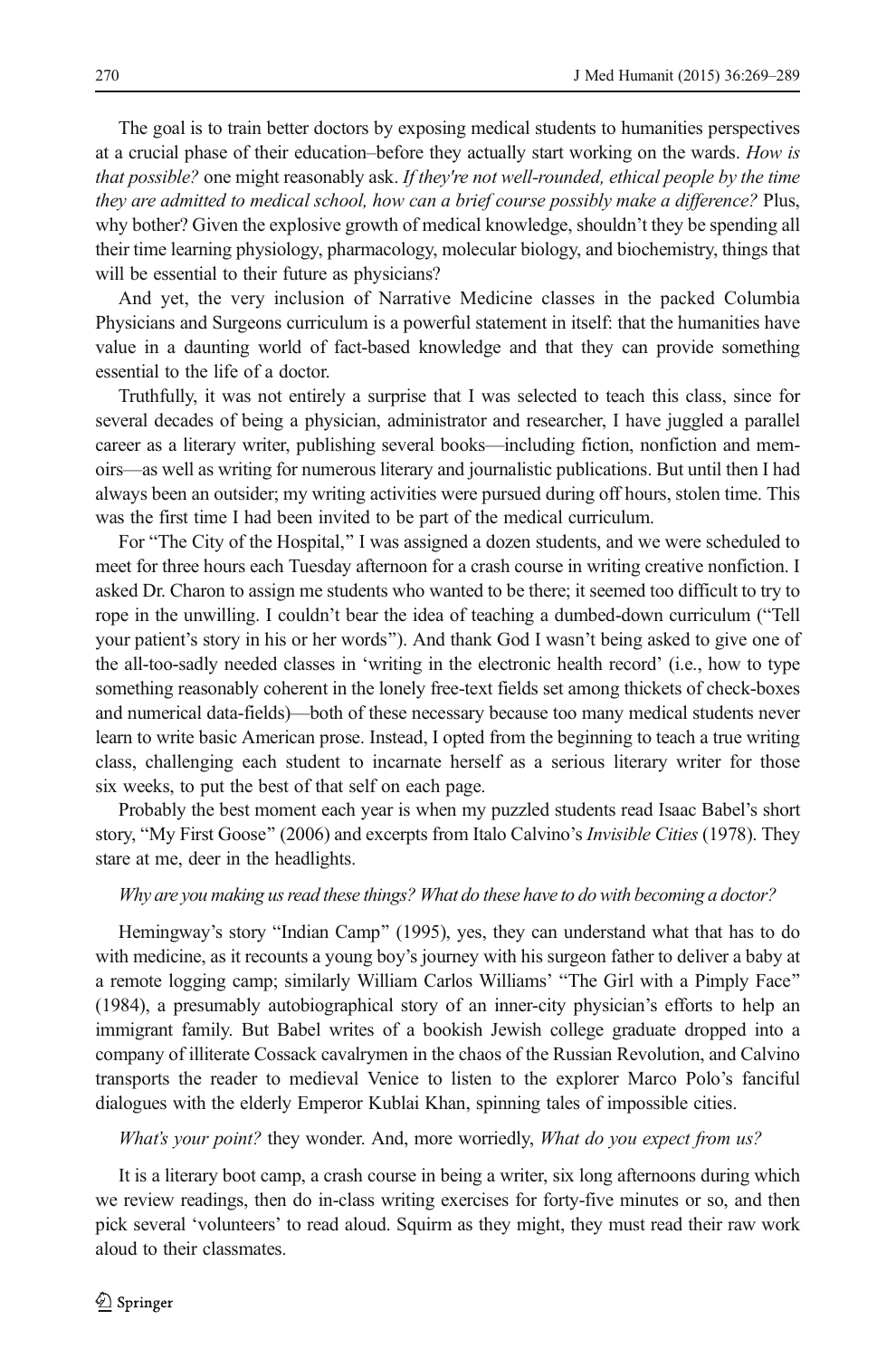"Anything you write here is fair game," I tell them, "You can't say no."

Over the years, class members have included everything from accomplished poets and short story writers to total novices, biophysics majors and humanities-innocent engineers. In recent years, I've noticed an increasing diversity of students—gender, ethnicity, nationality, and culture, including students born in Vietnam, Nigeria, Colombia, and East LA, not just the usual suburbs of New York, Boston, and Philadelphia—and a comparable broadening of perspective and life experience.

Some of them gradually admit having the ambition to follow in the pathway of Atul Gawande or Oliver Sacks, a yearning to write elegantly and compellingly for literary audiences. For those aspiring physician-writers, the challenge they face is formidable: their training experiences are shared by tens of thousands of other young people each year. The annual number of graduating American medical students is about 17,000, and there are 850,000 physicians practicing in the US and perhaps 8 to 10 million doctors in the world. They are hardly unique.

"Everyone in this room," I tell them, rubbing it in, "will cut open a cadaver, everyone will do a first pelvic exam and participate in the delivery of a baby and watch someone die–watch many people die." They will be among crowds of thousand who observe amazing medical rescues and terrible, avoidable mistakes. At the same time, I tell them, they are explorers in the ever-new city of the hospital. Like anthropologists, they are both observers and participants, modifying their environment with their very presence. The city of the hospital—this new, ever-evolving city which has had millions upon millions of previous inhabitants but of which they are the first new explorer—is an amazing world in which they are privileged to spend the rest of their lives (Hellerstein 2004).

"How can you make it new? What can you say that is different from the thousands who have been here before and who will be here in the future? What is it that you observe that is truly unique and that at the same time illuminates general truths?"

It is a daunting challenge, but really, no different than what any writer has always faced.

And so, each year there's the shock of silence when we sit in the room with laptops and iPads fired up–and no one moves. I watch them thinking, whispering, even texting: He can't be serious, wanting us to write for so long! They are used to five-minute free-writes following an instructor's prompt. But forty-five minutes seems an eternity. After interminable sighing, staring, quiet moaning, the keys start clicking, pens start scratching, so by the end of the period, when I call out, "Put your pens down, close your computers!," there's an audible protest against the return to the mundanity of the classroom.

But why write? I need to demonstrate to them, a rightly skeptical audience, that the narrative method is a valid method in its own right. Narrative is so different from other methodologies they study in class—statistical techniques, laboratory methods, imaging technologies, epidemiological sampling—the innumerable disciplined ways of viewing the world in which they will be immersed over the coming decades. It is different too from the journalistic method; it is not just reporting but a way of writing that explores beyond the limits of objectivity. Why narrative? As venerable as it may be, I contend to them, narrative is yet capable of revealing new truths about medicine that can be communicated to the outside world.

\*

In brief, the world of medicine they face—and will be facing over the half-century of their careers—is a new New World. What they can observe in their day-to-day work truly is 'news,'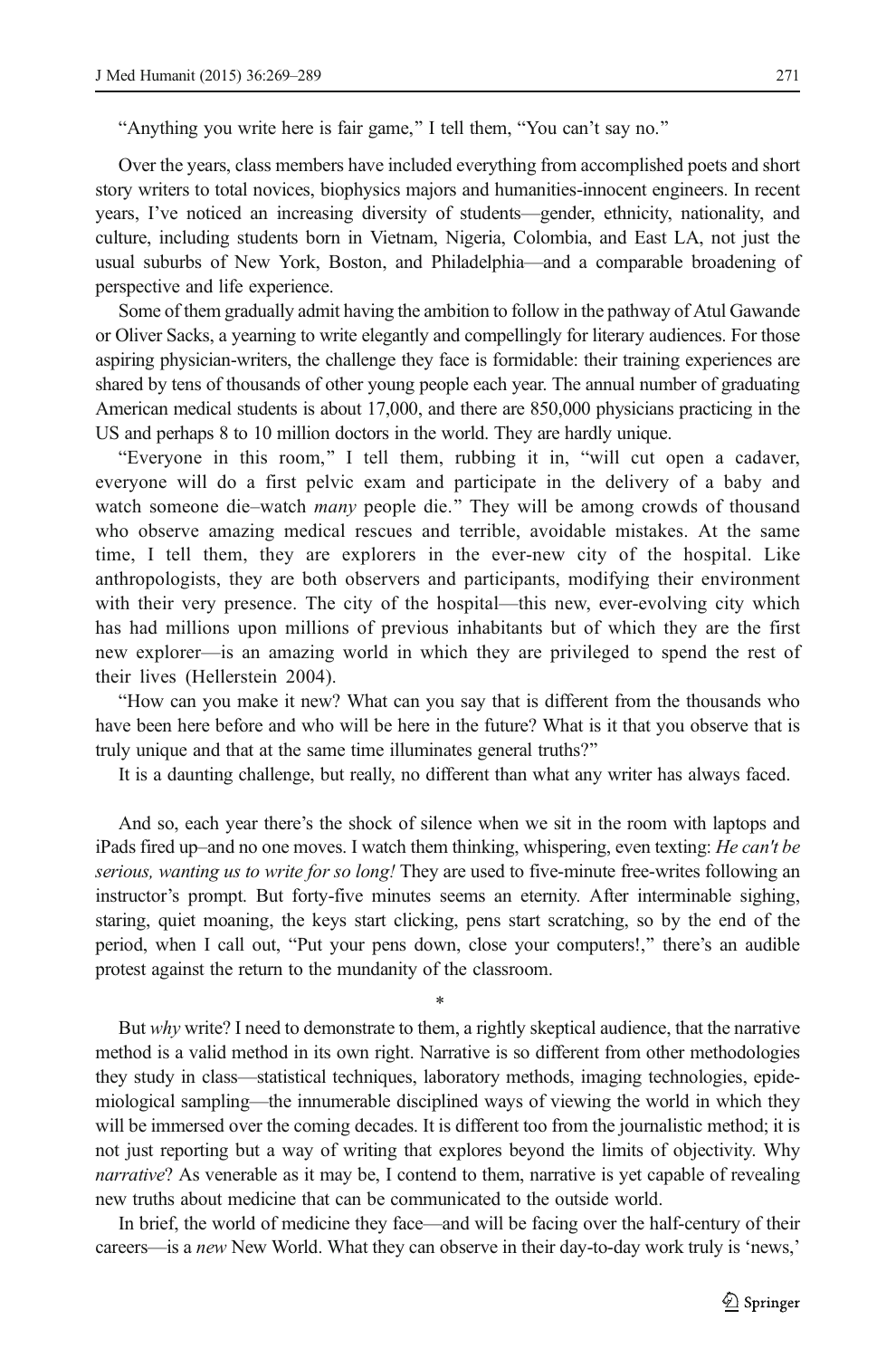much more than what is Tweeted or Facebooked or flashed in newspaper headlines or on the TV news. I expect a lot from them, regardless of their prior experience. There are always one or two jokers, making sarcastic asides, browsing their email, but over the weeks the razzers often become the most seriously engaged.

As you will see from the essays and stories that accompany this essay, the writing that emerges from this process is often incredibly intense and moving, surprisingly expertly done, given that it is composed in forty-five minute bursts. Often the best work comes from those with the least prior experience–the biophysics majors, the dedicated molecular biologists and radiologists or orthopedists-to-be. Their output is often crude at first but rises on a steep learning curve over the six-week course: these are really smart kids (and so young, to boot!); I guess that says something about the rigor of the medical school admission process. I ask them to write about "an initiation," and they end up with pieces about flying off ski jumps, piloting a small plane, being branded with a red hot broom handle during a fraternity hazing. Such pieces have nothing to do with medicine, but I'm happy with those since they are fresh, authentic, pulsing with life.

The following week I ask them to write about their experiences with medical technology. Then, they write about their years of premedical life, so often extended these days, and they tell moving stories about working in the cardiology lab with dogs who are going to be sacrificed or with genetically modified mice with fluorescent neurons who likewise will die for science. They write about working as hospital volunteers in the Bronx, as paramedics in the New Mexican desert, as observers in remote clinics in rural India where the electricity goes out in the operating room in the midst of cataract surgery. Or in a remote leper colony whose inhabitants 'crawled to the doctor's hut seeking rice wine to help soothe their sore appendages.'

And then, invoking the spirits of Italo Calvino and Jorge Luis Borges, I ask them to write about their early experiences in the city of the hospital. They write about the ID badges that we medical personnel use to get past the various barriers/doors/entrances of the hospital complex in order to enter the medical library, dorms, ICUs, surgical suites. They write about the mysterious way in which people always are arriving at the hospital on foot, in wheelchairs and stretchers, by taxi and ambulance and private car, but how the departure of those whose lives end here is unseen, how the dead disappear so invisibly that they could be entirely vaporized.

Inspired, they write of following a rolling gurney through creepy underground tunnels on its way to the radiology suite where their anatomy class cadaver is to be CT scanned to show the disease that their scalpels will later reveal. They write a fanciful David Foster Wallace-esque 'laboratory manual' for doing EEGs with screaming young children. They calculate the odds that the man in front of them could have had the particular complications that have led him to be in hospital: less than 1 in 3 billion; yet all the patients on the floor have 100 % chance of having an illness even if individually they were a thousand times more likely to have been struck by lightning. We see portraits of irritable neurosurgeons cursing when instruments are missing, of bagel-bringing anesthesiologists whom all residents look forward to assisting, and of innumerable kindly patients letting med students poke them, listen to bowel sounds, try to evoke reflexes.

Astutely, they pick up on the surrealism of the hospital city: crafting a nonfiction piece inspired by graphic novels, with five quick acts of an experience with illness, in which the City of the Hospital is personified as a complex, even diabolical character. And a phantasmagorical tale of a medical student riding on the A train, imagining the hospital as subway car, or perhaps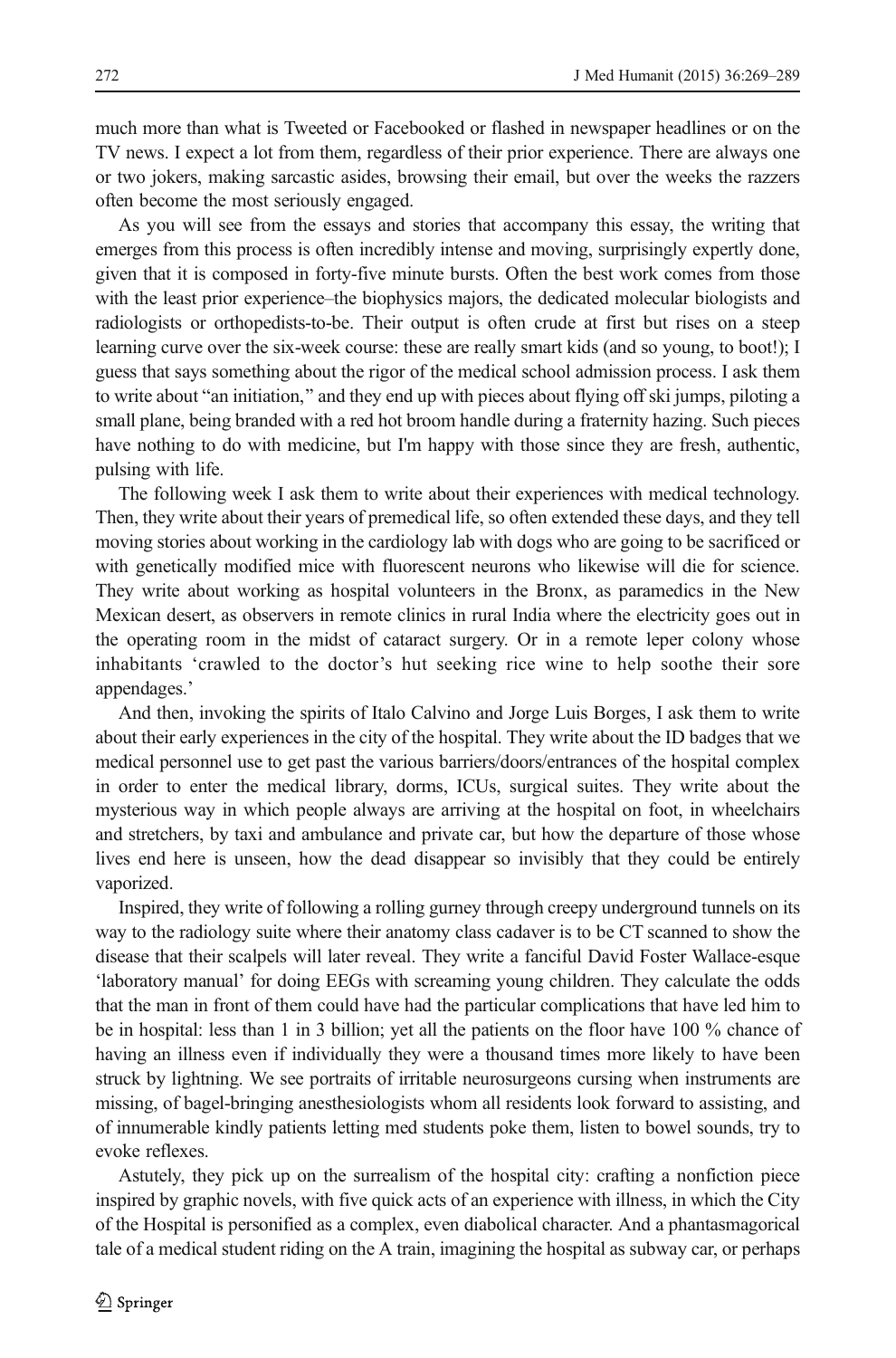the subway car as a hospital–each passenger experiencing an illness, even dying before his eyes, envisioning the mortality of fellow riders so differently from their classmates who are bankers or lawyers or teachers.

Most movingly, my students write about their own experiences with illness and loss during medical school, the cruel illnesses of grandmothers and childhood friends, their own harrowing brushes with Crohn's Disease and cancer. In all, they write of their first realizations that they are hatching new selves as doctors, as healers, new identities in which they must come to terms with no longer being civilians.

From the pieces they write in the first five weeks, I ask them to pick one; it is given to another student to edit, then returned to the author to revise, and then to submit to me as a finished essay. Every year, several write publishable and striking work. To mention two: Sarah Chambers's piece "The Harvest Team," (2004) a moving tale about transporting a heart removed from a dying girl to be sewn into the chest of a young boy. And "Saturday Night" in Mariposa," by Brendan O'Byrne (2007), about his experiences as a paramedic in a national park, trying to resuscitate a man whose van rolled off a mountain road.

Like all teachers I prefer to think that I've had an impact, even on those who don't fancy themselves to be writers. Could our hours here perhaps change how they how they converse with patients? Could it make them aware at 3 AM, attending a patient in the ICU, of the extraordinary nature of their experiences? Could it make them more sensitive to how their patients or families may be experiencing illness, so they might yearn not just to be excellent technical physicians but also humane ones?

\*

It seems difficult to imagine that a six-week class could have much impact, but just last year I got feedback from Rita Charon MD, the director of the Narrative Medicine course, who commissioned a survey of the students' experience (Miller et al. 2014). It turns out that many of the students see "The City of the Hospital" and the other courses as well as life-changing experiences. To quote one of her respondents: "When you write your admission note ... it's non-fiction writing definitely, it's just very precise, certain words you must use, certain words you would never use in that note. And then [in] the non-fiction writing [you] put emphasis on different things in a way you could never do in a chart, but they're telling the same story…. I thought that was directly applicable to what I'll be doing for the next two years and the rest of my life. Keeping in mind that the admission note doesn't really tell the full story. It doesn't tell you necessarily the feeling in the room."

Over the weeks of class, in addition to discussing assigned and student-produced readings, our conversations range onto broader topics. We talk about the ethics of writing about your life as a doctor, not only the concrete issues of how to avoid invoking the wrath of the HIPAA gods but also the ethics of taking notes during your clinical experiences and whether it is exploitative of your physicianly role, or whether it can make you a better physician and should be required of medical students. We have lively discussions about whether it is unethical to write about your patients—or perhaps unethical *not* to write about your patients, since all of us as patients benefit from what has been transmitted from all previous doctor-patient interactions, whether in the form of an anecdote on rounds, a medical journal article, an example raised during a classroom lesson, or even a story published in a magazine.

\*

Finally, we touch on a more practical issue, going beyond the writing exercises themselves. How can one be both a doctor *and* a writer? (Hellerstein 2001). In his *Autobiography*, the physician and poet William Carlos Williams (1967) describes his special typewriter that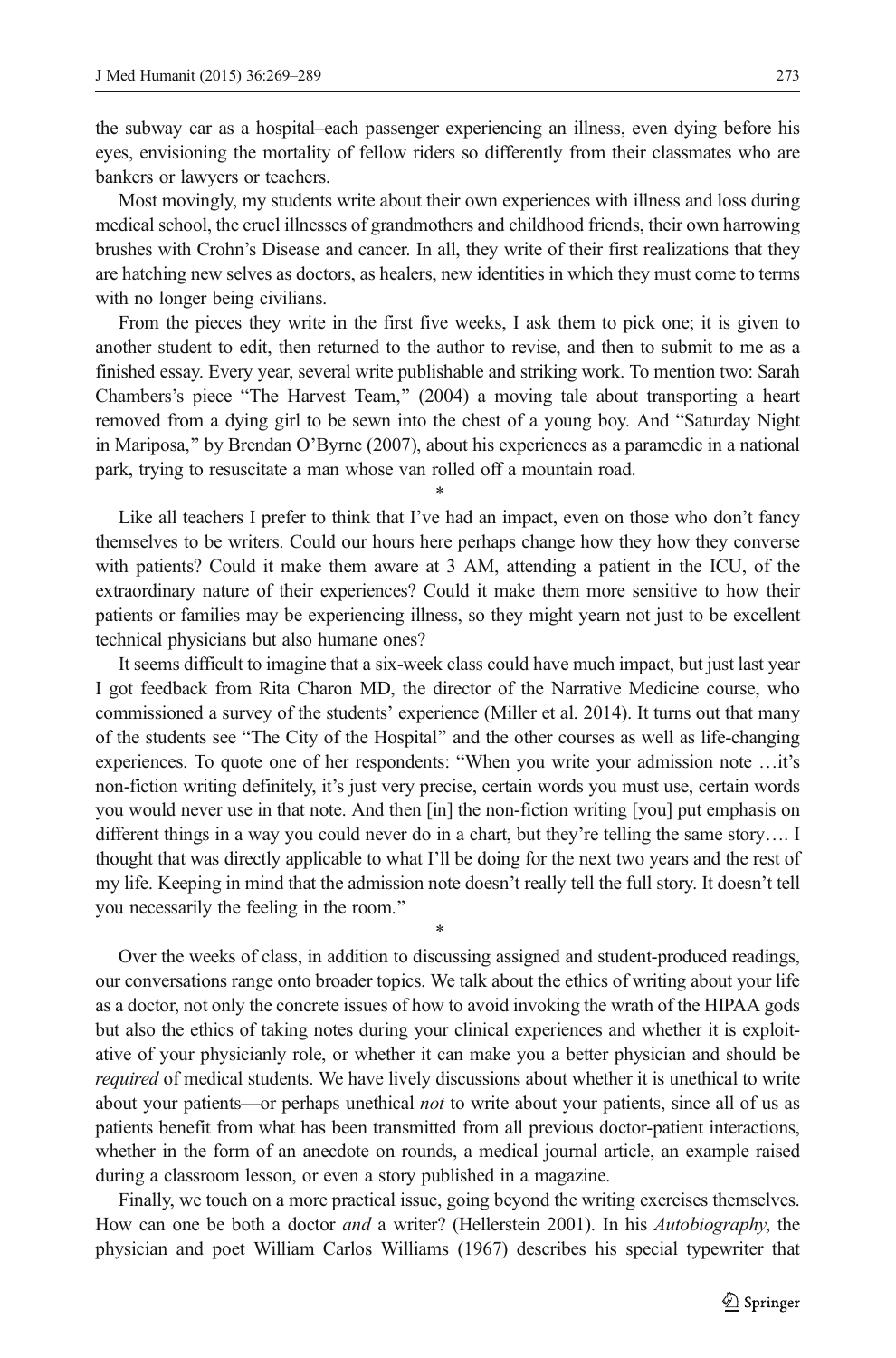dropped into his desk every time a patient arrived in his consulting room but could pop up again once the patient left. My students compare this to multitasking on their laptops or entering notes into Droids or iPhones—though I do everything possible to prevent them from multitasking during the class itself.

To some degree, I see them realizing by the end of our course, that writing is something they can do—a skill like playing jazz guitar or classical violin. But writing is also something they can be. It's a way of experiencing the world, of living in the world of medicine. Living a life of narrative allows one to explore and report upon of the complex worlds of doctoring. Perhaps it helps one to be a humane physician, also a physician-scientist, maybe even a humane physician-administrator, if that is possible. By grappling with the narrative method, they encounter its inherent complexities, the conflicting obligations that come from being both a healer and a bearer of witness. If they are serious about writing, they must honor both their obligations as physicians to preserve confidences as well as their obligations as physicians to reveal truth. There are risks of excessive disclosure and other risks of excessive self-censorship and secrecy. As my students stumble upon these issues in our final meetings, I realize that they have begun the daunting, irrevocable process of becoming permanent residents of the city of the hospital.

\*\*\*

Choosing pieces for this special section was a difficult process, since there have been so many excellent essays and stories written over the years. I reached out to participants from classes over the past several years, based on their final class submissions, which had undergone a process of editing by a fellow classmate followed by rewriting. I also asked them what impact participation in our class had had upon their further medical school careers and whether they had continued creative nonfiction writing. Their brief biographic sketches show how the class has had a continued impact throughout their medical training.

The reader will no doubt be struck by the variety of these pieces, whether in terms of their geographical range, their varied styles and points of view, and their differing levels of literary sophistication. All, though, are heartfelt and full of surprising illuminations, revealing aspects of the medical city that were previously obscure.

- Deirdre Brazil's "An Initiation" is a moving account of observing her sister's childhood malignancy.
- Huy Nguyen's "Blackout" describes observing an eye surgeon working in an isolated Indian slum, and what happens when the power fails.
- Jocelyn Compton's "Do No Harm" describes her time in a remote Chinese village populated by lepers, and the strange connection she made with inhabitants over cigarettes and wine.
- Benjamin Stix's "Faces" tells of visiting a childhood friend Matt, who has an autoimmune disease, in hospital, and the heartbreaking experiences of observing how his face changes from one visit to the next.
- Kara Shetler's "Sundial" takes a different perspective, in telling of an encounter between a depressed patient and two young medical students from the patient's point of view.
- Tavish Nanda's "Grey Matter" describes the fascination—and emotional difficulties—of doing research on a database of patients who have died from malignant brain tumors.
- Vivian Ho's "The Subjects of Science" tells a moving story of the impact of amytrophic lateral sclerosis on a group of small patients she worked closely with in the laboratory.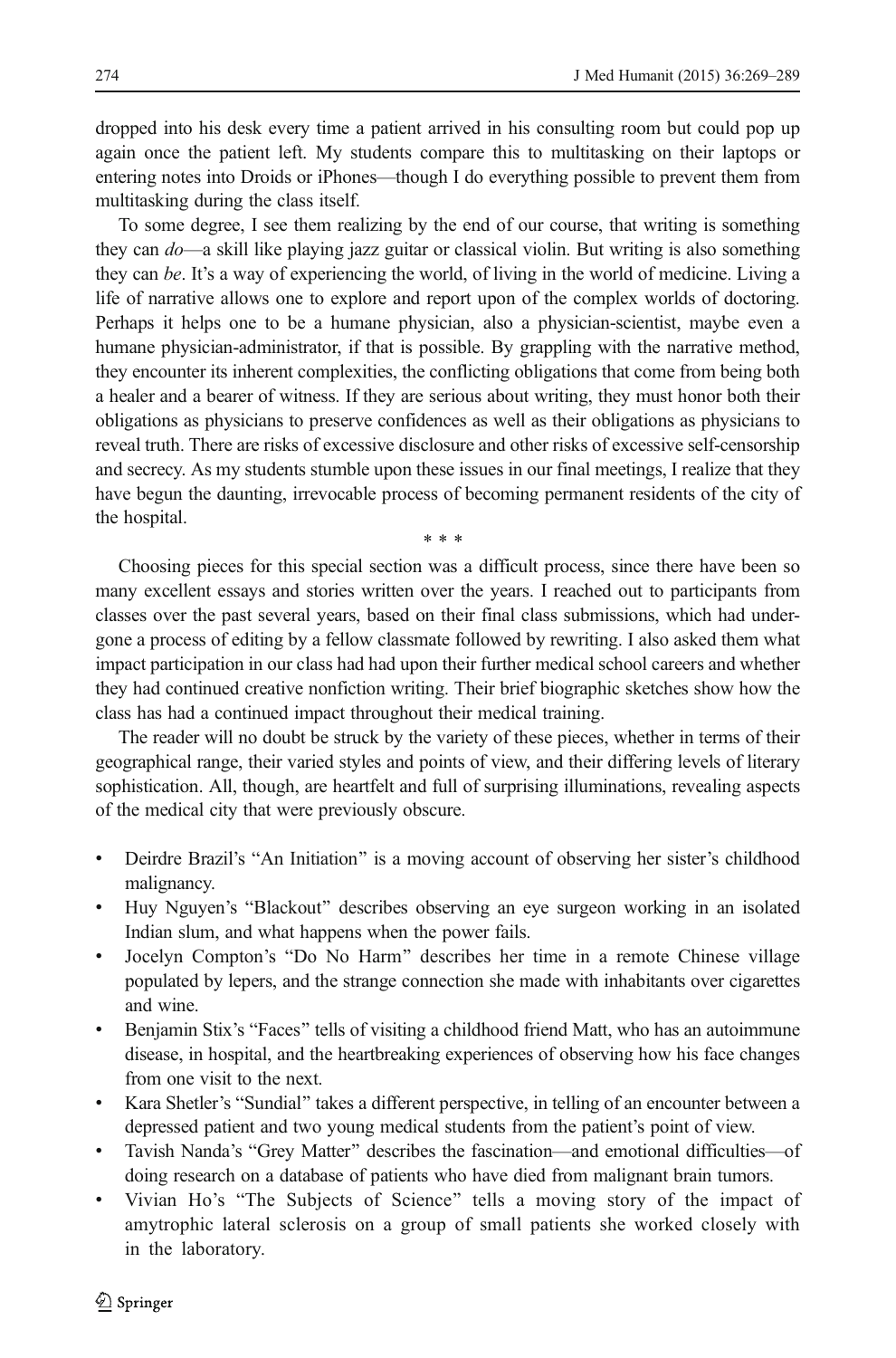- Lisa Mack's "3000 Bolts of Lightning" talks about the odds of a patient getting a rare illness, and her reaction to the strange logic of medicine's fascination with rarity, topped with a strange personal coincidence.
- Elizabeth Balough's "King Richard" tells of a rushed, disorienting visit to the Appalachians with a surgical team to obtain organs for transplant from a young man who has committed suicide.

# Essays

#### An Initiation - Deirdre Brazil

On every other floor the elevator opened to hallways that were as silent and as sterile as a winter's morning. But when it stopped on the 6th floor and the doors parted like the red sea, the sounds of shouting, crying, laughing and fighting flooded the vestibule. It was a blast of bustling energy–of mothers fussing over their children like chickens over their chicks, of children fighting over toys like puppies and of people, in general, doing their part to get the show on the road. It strikes the new the same way Ellis Island struck the Irish arriving from plaque stricken Ireland. To the new, the four walls contained an area of waiting and processing but also of foreignness and glittering hope. To the new, a seat in the room was a promise. But to the relapsed, the four walls contained nothing more than the waiting room of MSK's pediatric day hospital and a seat was just a place to sit.

My sister's metamorphosis from a high school freshman into a cancer patient was more stunning than a butterfly bursting out of a cocoon because that, at least, is expected. But who expects acute hip pain to turn into a limp that persists for months? And who expects after five visits to the pediatrician and five times returning home with nothing more than reassurance, that he'll suddenly break down and write a prescription for an x-ray? And finally, who could possibly expect that that x-ray would show a tumor in her pelvic girdle, as clear as the sun rising over a hill?

And that we would become one of the families who sat in the waiting room. I remember scanning it as I sat next to my sister. We laughed when a weak blonde angel decided to alternate between hitting a drum and hitting his Dad's ankle with a spoon. The father sat back, resting his eyes, and responding to the crisp sound of metal against tarsal with a weakly murmured "ouch." In response, my mom told us morphine makes children cranky.

What made sense on 68th Street and York no longer made sense when you wheeled your sister off the elevator. My sister thought that the greatest thing in the world was to make someone laugh. With her sparkling blue eyes and radiant face she looked healthy. She didn't look neoplastic and she certainly didn't look half as sick as the others. In fact, none of the kids looked like they could, very soon, die. Could anyone die? I didn't know. Cats and common sense whisper to us that the living can die, but only experience tells you that someone you love can die and you can be forced to live alone.

I remember meeting Michael Reilly in the waiting room. Our moms, with the same drawn faces, figured out that he lived near us in Long Island and that they came from Ireland too. They chatted about back home while he sat deep in his wheelchair and studied the floor. He had a head start on my sister because his cancer fractured his tibia six months before her limp. His mom told us that it happened during a soccer game and he was worried that he wouldn't be able to play on his team anymore.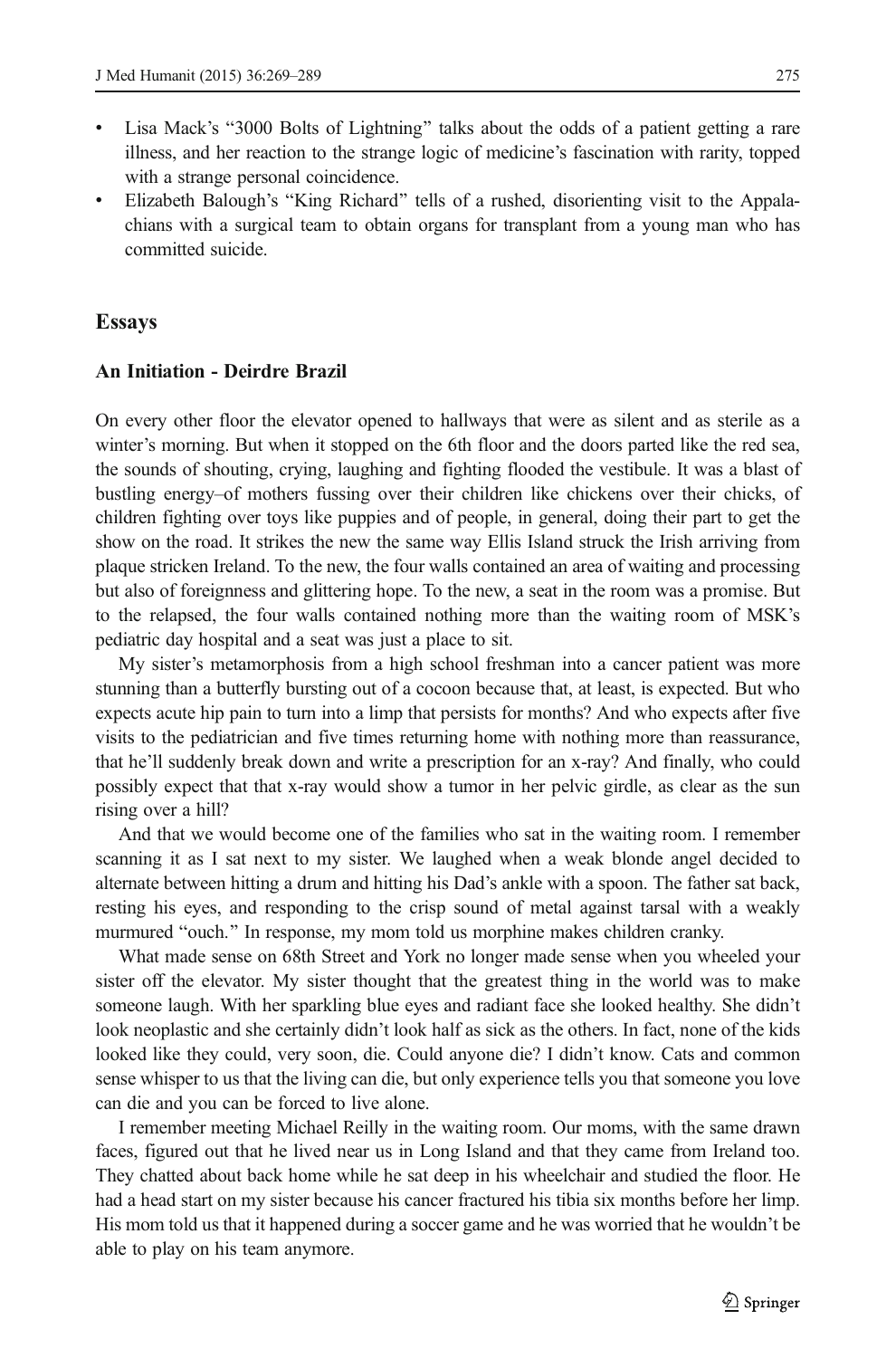Michael told me that people could die, even children. I prayed before him at the wake while his Mom told my Mom about his last night. It was terrible and bloody and they didn't make it into the hospital until the end. Michael Reilly slept peacefully in his coffin, gone was the discolored skin of toxic treatments and the tired face of constant pain. His younger sister, no more than six, skipped around in her new shoes and twirled to show visitors how her black dress spun out.

Now I am a medical student and I know so much more. I know what small, blue cell carcinomas of childhood look like under a microscope and I know why prednisone treats graft vs. host disease. I know to be suspicious of a fencing injury that progressively worsens after the season ends. And I know that bacteria are racing through the veins of a shivering patient with no blood pressure who tells me she is seeing snakes fall out of the sky. But the more I learn, the more I realize that these answers have nothing to do with my sister. What I need is a textbook that tells me "why?"

\*\*\*\*

#### Blackout - Huy Nguyen

We stood in darkness. Barely breathing through our masks, we stood unmoving, feeling the sweat crawl over our bodies. By then my eyes had adjusted so I could just make out Abhishek and Sushant, who were standing on either side of me. Abhishek folded his gloved hands together with his fingers pointing towards the floor as if he were nervous, while Sushant held the flashlight steady for Dr. Sinha, the surgeon. The clicks of Dr. Sinha's tools as he pulled away from the patient were loud, now that both the buzz of the machines and the chatter in the room were gone. I was still shocked that the power went out.

It had been my first time in an operating room. A few hours earlier I had undergone the rituals of scrubbing in and gloving up with ignorant enthusiasm, seeing the excitement and wonder of surgery for the first time with wide eyes. The blackout had yanked me back to Earth; specifically, back to the dusty hot slums of Patna, India. I glanced at our patient and saw her shift her right arm slightly under her gown. Only local anesthetic had been administered, so even though she couldn't feel pain, she was still very much awake. She must have realized we had stopped and heard our silence. I wondered if she knew there had been a blackout, and whether she was panicking after recognizing her surgery had been halted. I couldn't see inside her mind, though, no more than she could see us.

It had only been about one minute since the blackout, but I did not know how much longer I could last. Still, no one had said a word. My shirt clung harder to my back beneath my gown, but I could not air it out since my hands were trapped beneath sterile gloves. I shifted my weight to my right foot with my left knee bent slightly, and breaths came hot and heavy under my facemask as I struggled with the weight of the air. I looked back at Dr. Sinha, who had just finished the careful extraction of his tools from our patient's eyes under Sushant's flashlight. He didn't reach for any other tools. Our patient had stopped moving her arm, but her slow and steady breaths reminded us that she was still there.

There were two kinds of cataract surgeries which I had seen Dr. Sinha perform that day. The older method, ECCE, took longer and required a traditional incision in the eye. The newer one, Phaco, took only a few minutes but required an advanced machine. That day, Dr. Sinha started with a few ECCE cases to show me what he used to do before his clinic obtained a Phaco machine, but since noon he had switched to only doing Phaco. As we stood there in the dark, I looked back at the tools on the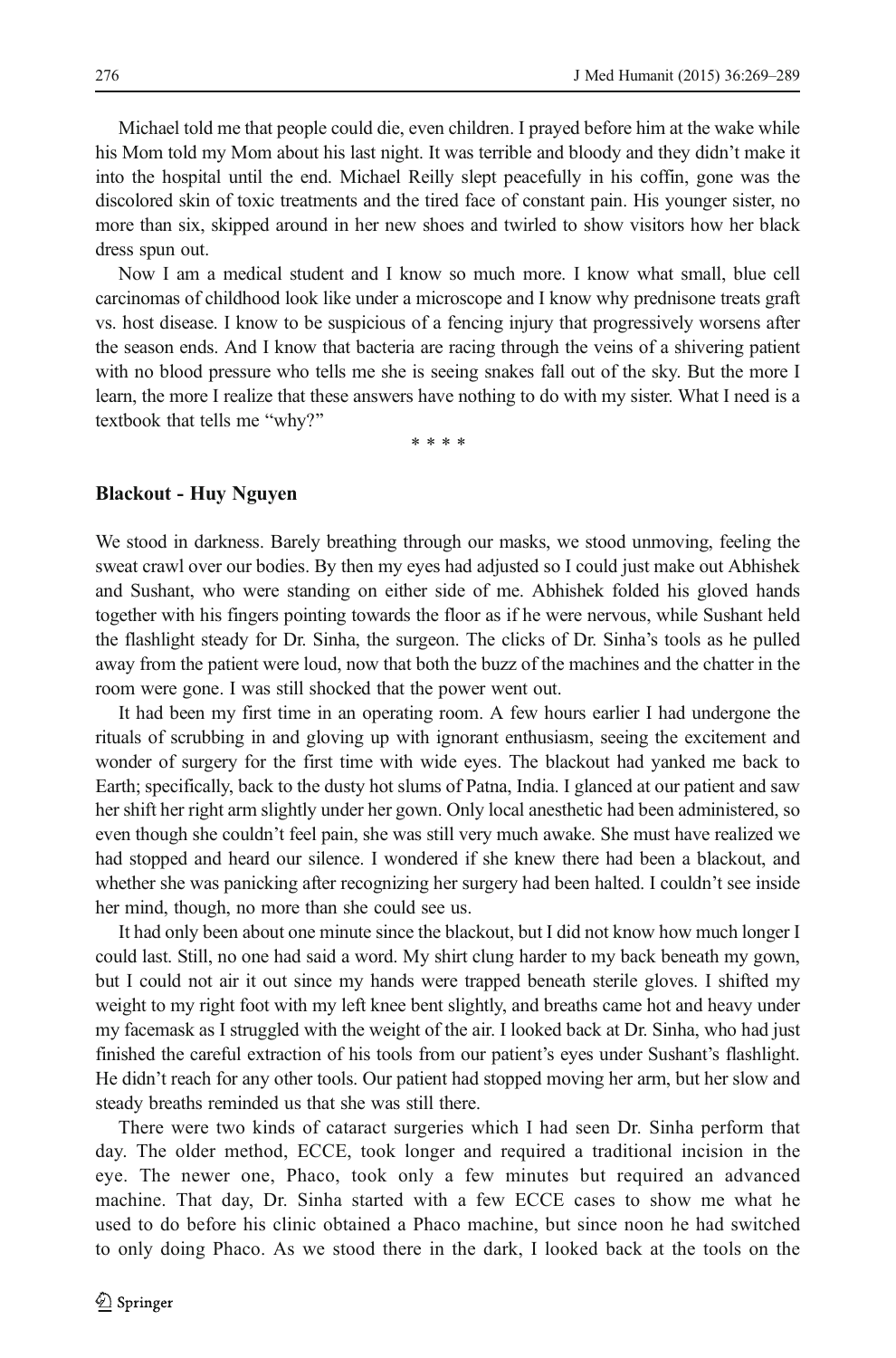green surgery tarp. I knew Dr. Sinha could finish the case with an ECCE incision, but he remained motionless, slumped forward with his elbows on the edge of the operating table. Once we're spoiled by technology, it's hard to go back, I guess. I felt a bead of sweat snake down the small of my back. Our patient shifted her arm again. She must be feeling the heat too, but I hoped she could put up with it until the lights came back on. She had trusted her doctor to restore her sight, and her doctor had trusted the machines to work for him. But now the machines were down, and he had chosen to wait. The rest of us were now nothing more than silent ghosts in the darkness, hovering, staring. I looked to Abhishek, who still had his fingers pointing toward the floor. He closed his eyes.

\*\*\*\*

#### Do No Harm - Jocelyn Compton

He props a splintered hoe against the ravine and offers me a cigarette. These gestures have become our common language.

"Hun hao," I say. He smiles and returns, "Hun hao, hun hao." Very good is one of the two phrases I know in Mandarin. Of course, he doesn't speak Mandarin either, but a distinct dialect. Bu hao is the other phrase we share. Not good.

The tattered box of cigarettes most likely came from the market thirty miles away. The outdoor market has one booth packed with tobacco, opium, and other herbs for good health. With this cigarette, he is wishing me a long life, many children, relaxation, freedom from illness.

It's only March, but the mid-morning sun is blistering. Villagers and college students survey the dry cracked countryside together, waiting for another delivery of dusty gravel to arrive. Some lean against shovels, hoes, and other agricultural tools. It took three days of work just to flatten a winding path into Xiao Shui Tang; it would take another seven to spread the makeshift pavement over it.

The villager's only hand is occupied with returning the package of cigarettes to a buttoned pocket, so I strike the match for us. Here's to good habits and great health, I think and take a drag. Looking around at the workers, it seems that there are about sixty members of the village, but only forty whole human bodies. Fingers, toes, arms were each slowly lost to leprosy over the years. Dignity, purpose, self-worth seemed to vanish with them. In the 'sixties, the government prescribed exile for those afflicted with Mycobacterium leprae, the bacteria that causes Hansen's disease. And here we are, in Xiao Shui Tang, in 2008.

At night we slept on a flattened hilltop in the middle of the village, which served as the hospital compound. The doctor's hut, a one-room establishment on the compound, was stocked not with antibiotics and multidrug therapy that the villagers desperately needed, but rather rice wine. As the sun set and villagers came in from the fields, many crawled to the doctor's home seeking rice wine to help soothe their sore appendages.

"It doesn't cure them," said Dr. H, the village doctor. "But it takes off the edge. What else can we do? Cigarettes are too expensive to give to everyone."

Some years before our cohort arrived at Xaio Shui Tang, another American volunteer group had delivered prosthetics to the village. Villagers who had been immobilized returned to the fields and rejoined their small agricultural society. The plastic appendages had saved many of them from suicide.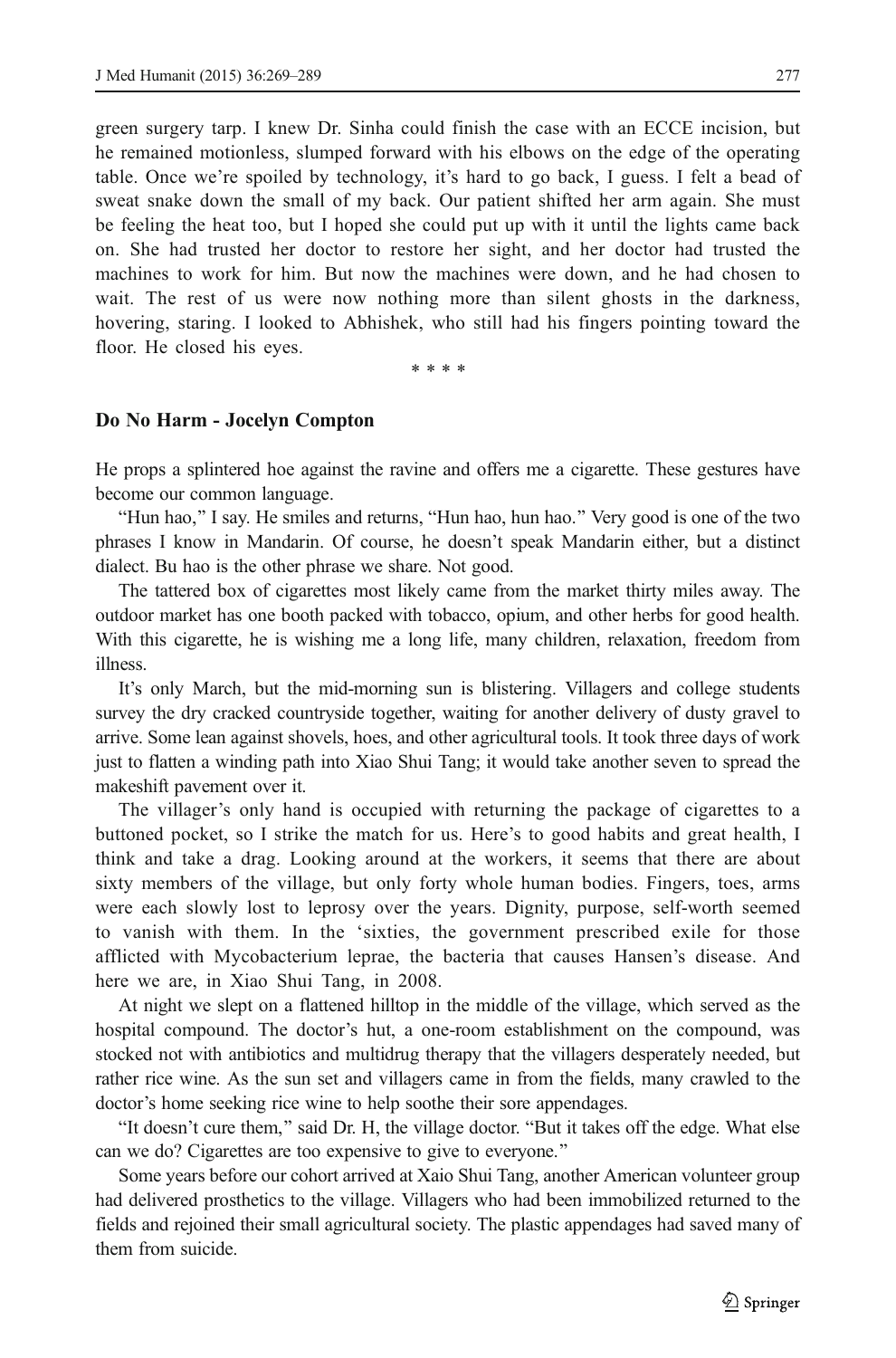But now, the ill-fitting prosthetics often eroded limbs and incited angry infections. Red, poisonous, hungry lines raced up numb, swollen legs. The prosthesis that had breathed life back into a dilapidated body was now suffocating it.

One evening I sat with Dr. H. His first patient of the evening was about sixty years old. He had been living in Xiao Shui Tang for most of his life, and had barely caught a taste of the outside world before Mycobacterium leprae had sentenced him to a life on the outskirts of society.

When the man removed his worn plastic leg, a putrid smell filled the small hut. I looked at the festering stump.

I was afraid.

Over half the village had died since the last volunteer visit. Blisters became deadly infections, claiming shaking, feverish, exhausted villagers. No amount of rice wine or cigarettes could cure them.

Half a world away, carelessly forgotten in a college dorm dresser, I thought about an unfinished course of ampicillin: a likely antidote for the villager's infections. A simple solution, out of reach.

But how can you know if you're truly doing good? What if the cure leads to a more vicious problem? How do we understand the consequences of our intentions and actions? And where do you begin, if the only way to express compassion and concern is bu hao?

Out on the road, we wait together in silence. When will the gravel arrive? Our precious cigarettes are just about spent.

\*\*\*\*

#### Faces - Benjamin Stix

My heart always starts to beat faster as I press the button to the 7th floor in the Heart Hospital. Today, Matt texted me in his usual way, "Whatsup dude"-a sort of open ended, no-pressure request that I come visit him in his prison on the north side of the unit. As I get off the elevator and walk slowly down the hallway, I always glance at who is at the nurses'station, worried that I will see a professor who has lectured me or a fellow med student, a bit older, reading over charts or bent near an attending, learning how to write up a patient or assess a case properly. I stroll past, outwardly nonchalant, but inwardly in tumult as I hang a right towards Room 150.

Each time that I visit Matt, I first look at how his face has changed since I last knocked on his closed hospital room door. He has been in the hospital since January 15th–trapped for the past 4 ½months. Matt's heart failed abruptly, his antibodies attacked him furiously, and he landed up in the CCU, with an LVAD and an RVAD pumping his blood for him. Now Matt awaits yet another transplant.

I always look at Matt's face, not just because everyone looks at faces first, but because Matt's face ebbs and flows in a bizarre way. In high school, Matt was diagnosed with a particularly pernicious form of scleroderma that attacked his organs and obliterated his heart. Somehow, he managed to graduate and went on to a degree in engineering, and by sheer force of will he survived until his first transplant. However, the scleroderma had left its mark. His face was drawn and skeletal because of the lack of collagen, and a large scar from his transplant ran down his chest. But the new heart drastically improved Matt's life, and immunosuppression seemed to keep his scleroderma at bay. He enjoyed online dating, obsessive nutrition, weight lifting, and what he described as "the art of picking up women."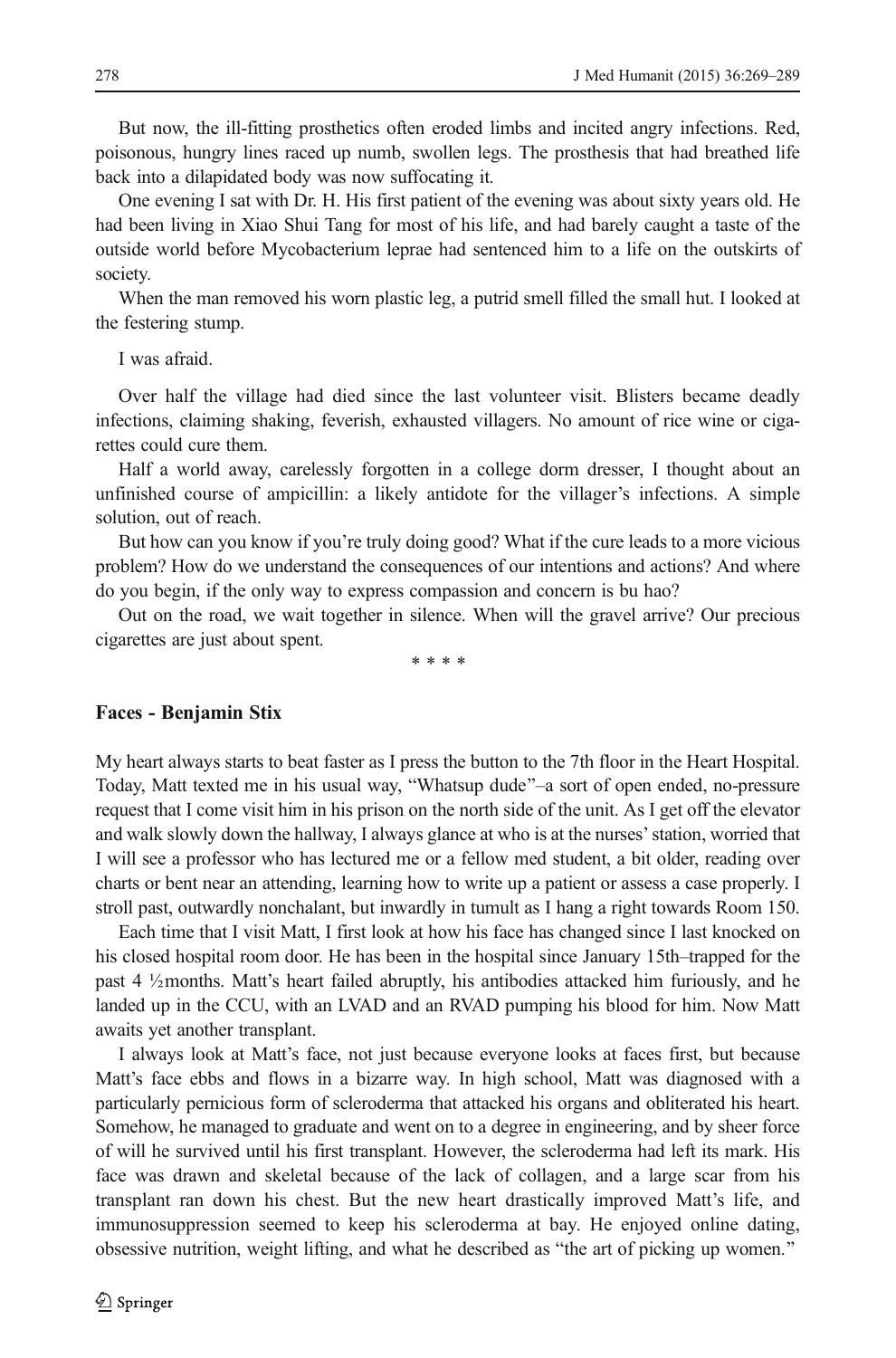But five years later, Matt was suddenly in hell again. His overloaded immune system may have contributed to his abrupt turn, but his heart was in rejection for unknown reasons. When he first got his VADs installed, Matt looked utterly haggard, worse than I had ever seen him; he was 110 lb and 6' 1", on fluid restriction to prevent the edema that was one of many symptoms.

Today he looks better than the last time I came to visit, some color and form have returned to his skeleton, and his head sort of resembles a pear. He has unwillingly shaved his scalp due to a chemo medication he was on, and his hair is coming back in light flecks, gradually getting thicker. But his cheeks still have an odd droop to them, the extra fluid in his face is dragged down by gravity into a dead-end, unable to leave and go to his bladder.

I always have this profound sense of guilt whenever I visit Matt, because I can leave.

My life isn't in stasis, while the only thing that changes in Matt's room is his face. I try to talk about what I am learning about in school, my girlfriend and our long distance relationship, my feelings about the news, but worry that I sound stilted. I can have this comparatively easy life, while a friend whom I have known since I was five years old is dying.

Once or twice a week, I join him in counting out the minutes until some kid gets drunk, crashes his car, gets brain dead, and donates his heart.

In immunology, I learn about transplants on a macro level. I can tell you the average rates of transplant rejection of various organs at one, five, and ten years for hearts. But Matt is not average, is he? What if he's worse? Or could he be better? As a first-year medical student, I know more than I should about his condition, but not nearly enough to help my friend. It is worse than sheer ignorance.

This visit, Matt tells me about his collaboration on a book with a woman he hired from Craigslist. The book starts out as Matt's biography since his initial diagnosis, but his goal is to switch gears mid-book and write a field guide for someone diagnosed with a chronic illness, a step-by-step manual for someone who is also stuck in the hospital for a long period of time. Matt has always been painfully smart, but we share a certain degree of laziness; outsourcing his work and his story seems appropriate. But it also occurs to me that he doesn't really have the energy to undertake a task like writing a 200-page memoir. I also think his profound sense of denial and minimization of his illness also might paralyze him to really write much about himself. Better to let someone else capture his life, and he can reap the benefits.

So I don't say much beyond platitudes about his book project, such as "Sounds great!" or "What an original idea!" And I get up uncomfortably to go, never knowing whether I should shake Matt's hand or not, worrying that I might infect him with something that sends him over the edge, changing his face into a death-mask.

\*\*\*\*

#### Sundial - Kara Shetler

"The students are here for you," said the nurse as she opened the door to my room, flattening her back and outspread arms against it to let me pass. I noted with my usual admiration how her bearing left no room for uncertainty. Rousing myself from beneath the weight of ticking seconds, I floated past, all eyes and brain.

By the nurses' station stood two young women in short, white, wrinkled coats. They wore their eagerness like perfume; I wondered vaguely if the haze gave everything they saw a certain tint, as the dust in a sunset sky. The nurse unlocked the double doors decisively and we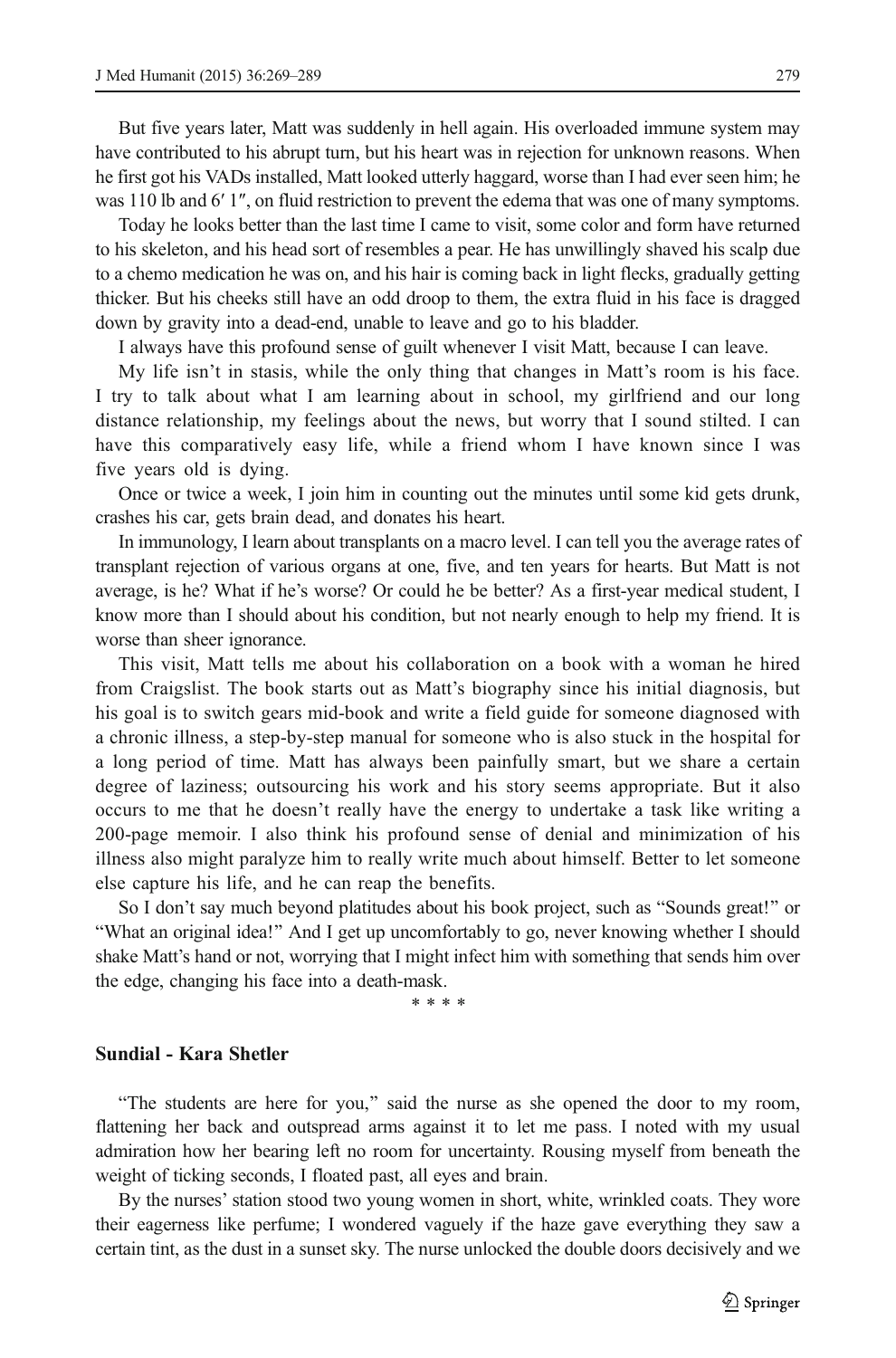went through, down the halls and out the doors of the Psychiatric Institute, across the curved street under the mid-afternoon shadow of a building and finally through its doors. My guides seemed borne along on a kind of swirling, buoyant fizz. I felt foolish; I tried to decide if the feeling was for me or for them.

We entered a tired classroom on an upper floor. A circle of similar white coats beneath similarly fresh faces sat around the periphery in flimsy classroom seats attached to inadequate desks. A black and white institutional-grade clock reigned over the room from high on one wall; light diffused in through the large windows on another. The room looked out on an apartment building, eye to eye with its tawny crown of molding that marched across a vividly blue sky in relief, bathed in the sun from behind us.

"I'm Dr. D.," said a man who was not wearing a white coat. His shirt-sleeves were rolled up, and he extended an easy forearm to shake my hand. "I'm the resident working with these medical students. Thanks for coming to talk to us today." He looked almost as young as the rest, but I noticed flecks of gray in his hair. His face wore something between openness and businesslike detachment. It was a face I knew well.

I sat in a chair placed in the front of the room, this one without a desk, and settled into the stream of seconds that flowed from the clock-face above. I felt the balance of foolishness tip in my direction. The perimeter of faces turned toward me were blank, their only task to listen. I wondered if this was degradation but couldn't really care one way or another. I cast my mind around for a story of who I was in this room, some kind of anchor or point of reference. The young doctor with the rolled sleeves seemed the most solid bet.

"So Mr. T," said one of my student-interviewers, her eyebrows and the pitch of her voice both elevated. "Can you describe what you mean when you say your depression is severe?"

I gazed out the window at the crowning stone, bold in the sun and sky. It looked like a picture meant for a wall or a book. It hit me, bright and heavy, in the chest. I turned back to the faded room and the flow of the clock.

"I just can't seem to fill the day," I answered.

\*\*\*\*

#### Grey Matter - Tavish Nanda

"Every single one of them dies. They're all dead," Dr. T paused for a moment, "Yes, they're all dead," he confirms. He scrolled down an excel spreadsheet, the top of each column colorcoded, arranged side by side like crayons. Infinitely long.

On the one end were patient names. Stacked alphabetically, like a grocery list. We never used them. Each person little more than a nine digit code.

\* My research partner and I sit next to each other, surrounded by four computer screens, alone in a cold, quiet room. A ghost department past five p.m.

"Next?" he calls.  $"143-90-6621."$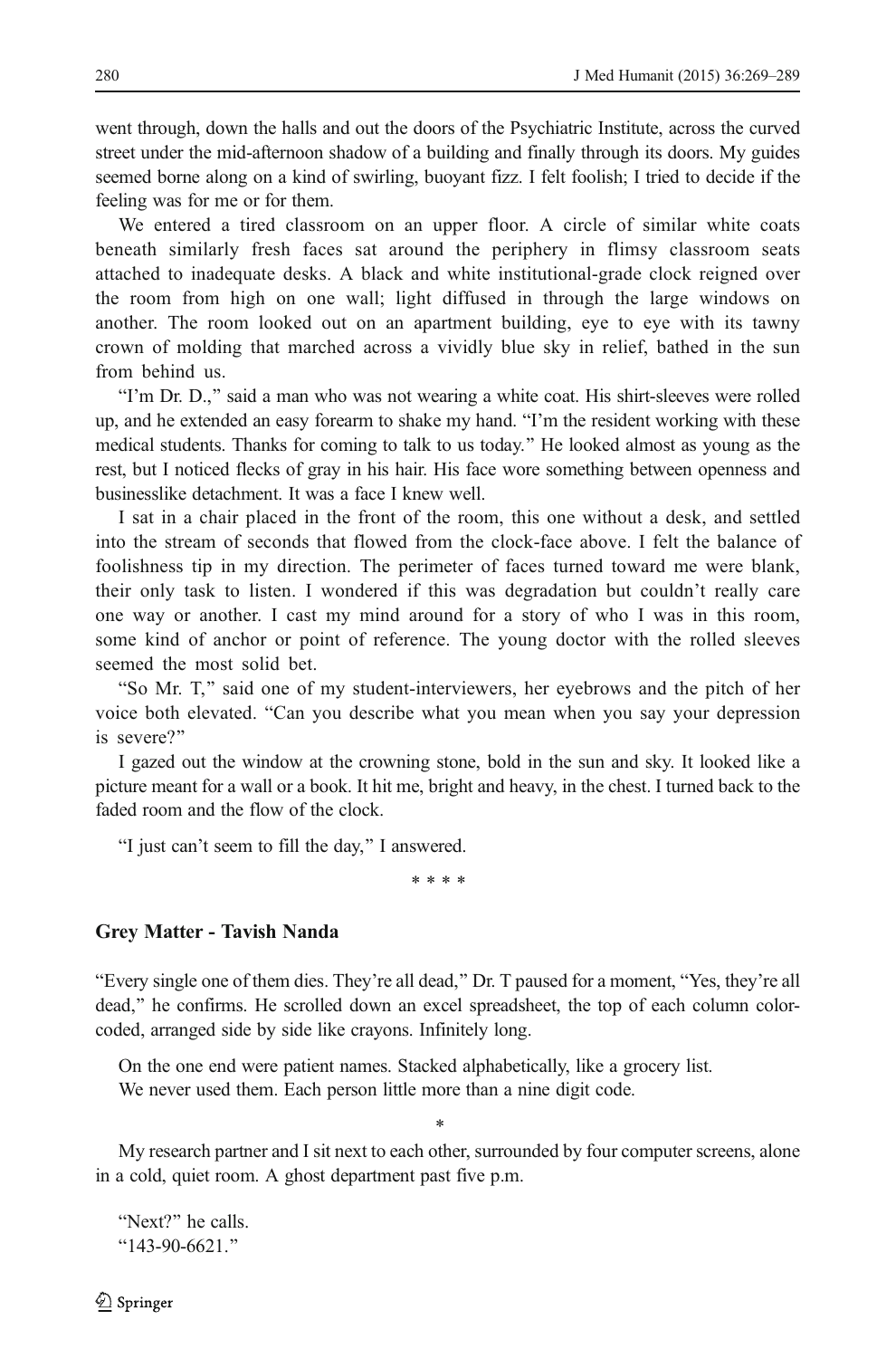"Location?" "Anterior Falx." "Where's that?" he asks. "I have no fucking idea."

We pore over an MRI, sifting through layers of brain matter, memories, experiences, love, hate, sin, thoughts, regrets, passions, reduced to grey mush behind pixelated glass.

"Piece of shit image," he says. "Yeah" Our eyes dart back and forth in unison. Peering wildly. "Come on, guy," I say, talking to the patient that once was. "There, he's got one right there," I jump. My index finger prods the screen. "No go back, just...right...you see it? That little smudge." I gleam.

He leans in, squinting his eyes. A light grey orb pops out from between layers of normal matter. The eight ball of death.

"Yeah that's it, got to be, what do you think?" He moves the mouse back and forth. "I'm  $100\%$  positive," I say.

We take the measurements.

"Coronal?"  $"14.3"$ " $AP$ ?"  $47.2$ " "Trans?"  $44.44$  $44.44$ ?" "Yeah."

The spreadsheet did the rest. Spitting out a tumor volume.

"Did it fail?" "Don't they all?" I joke.

We laugh for a moment. He shakes his head with a delayed sense of ethics.

"That's so bad..." he forces, as if stopping his fall from grace, "did the treatment control it?"

"No, it grew...does he have a follow up?" I ask.

We pillage through more medical records and find a second MRI, three months post-procedure. It loads slowly, real slowly.

"How was your weekend?" I ask. "Good, went to this bar in Brooklyn called Union Pool."

"Hipsters?"

"More like rich white kids pretending to be poor," he says. "So, hipsters," I conclude.

The image finally loads. He clicks the radiology report first.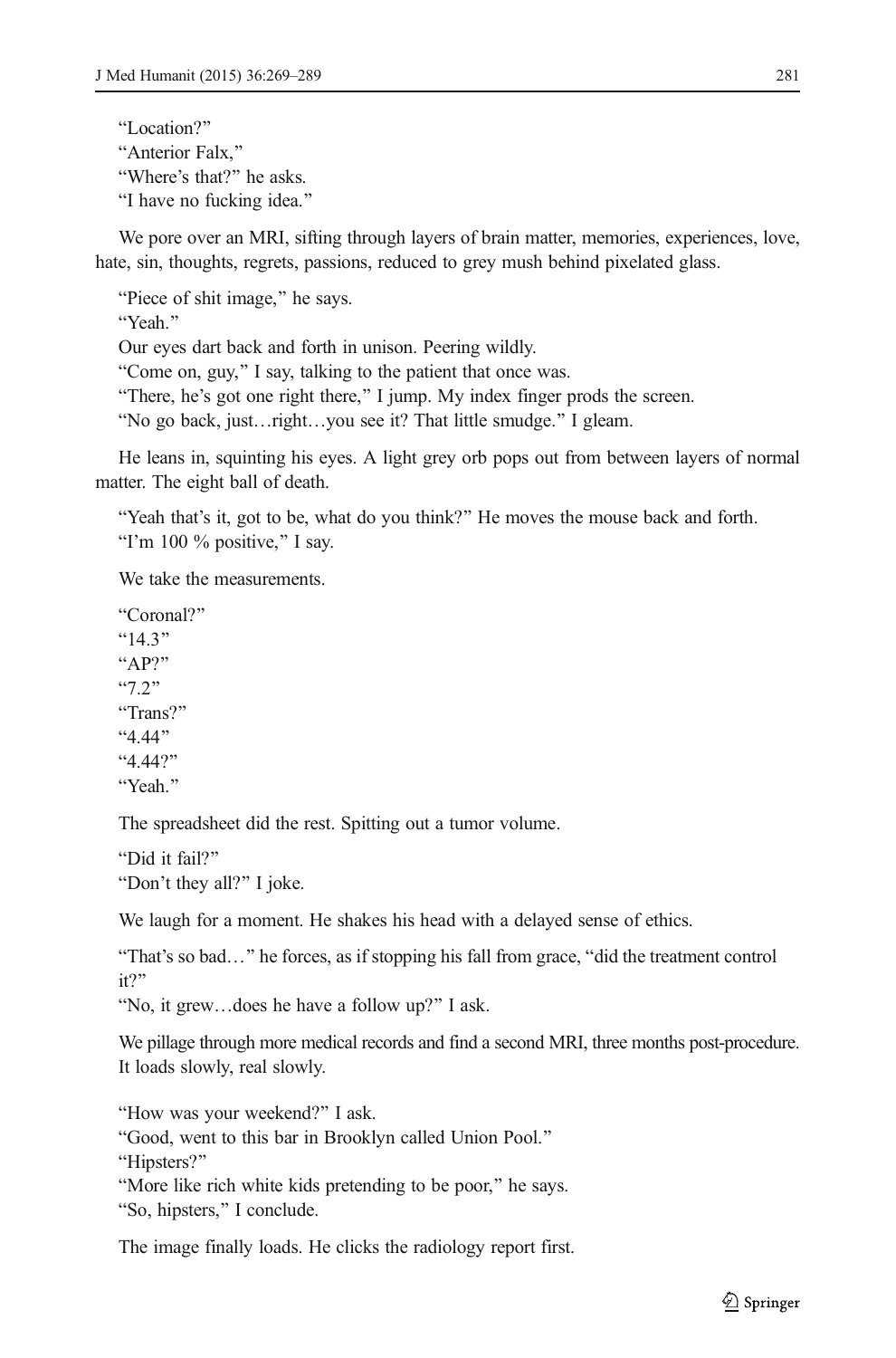"They had a special...one beer and a Jager shot for three dollars," he says. "Stop right there. What does it say...?" I interject.

Eight new enhancing lesions were recognized compared to previous imaging (4/3/12) possible recurrence or expansion of the…

"Did you say three dollars? That's fucking amazing."

He thumbs over the image. Shifting through the slices. The eyes that saw the love of his life, the death of his father, the beauty of a New York sunset, the face of his oncologist, only a little while ago. The nose that had smelt Chinese food, or perfume, or the air after a heavy rain.

Within the masses of his mind we find a new peppering of blotches, ink stains almost, half of dozen, their edges rugged…alien even.

"Holy shit, it exploded," I say.

"Six more."

BGoddamnit, we're going to be here forever if every one of these people have multiple tumors."

BI want to make meal plan,^ he says, irritated, peering down at the time. It's 6:30 on a Monday, and dinner is more concerning than death.

I add six more columns under the name. Finally, I look at it. Salvarado.

"I think this guy was Hispanic," I mutter. "Hm?" He asks. "Nothing," I say. "Who's next?" I scroll to the next line. "557-44-3326"

\*

One month ago, a hundred records sat on a conference table. Each had a picture. A smiling face of some patient clipped against the top of a vanilla folder.

"Jesus, are all these people dead?" I ask.

"Unfortunately," Dr. A says.

"Why do they have to show us the pictures?" I ask.

"They change a lot during treatment, it's to help, keep everything straight."

"That's a little morbid," I say.

My research partner storms into the room.

"Sorry I'm late," he hangs his head low, shamefaced, before taking a seat.

BI want to bust out three papers by the summer, so let's try to get this done in the next few weeks, and burn through some abstracts. These are the only paper records, the rest are in the database, did you guys get access?^

We both nod together.

BI think we have about three hundred patients, that'll be at least five hundred tumors. That's more than any other institution!" he claps his hands triumphantly, "No other institution has that kind of volume."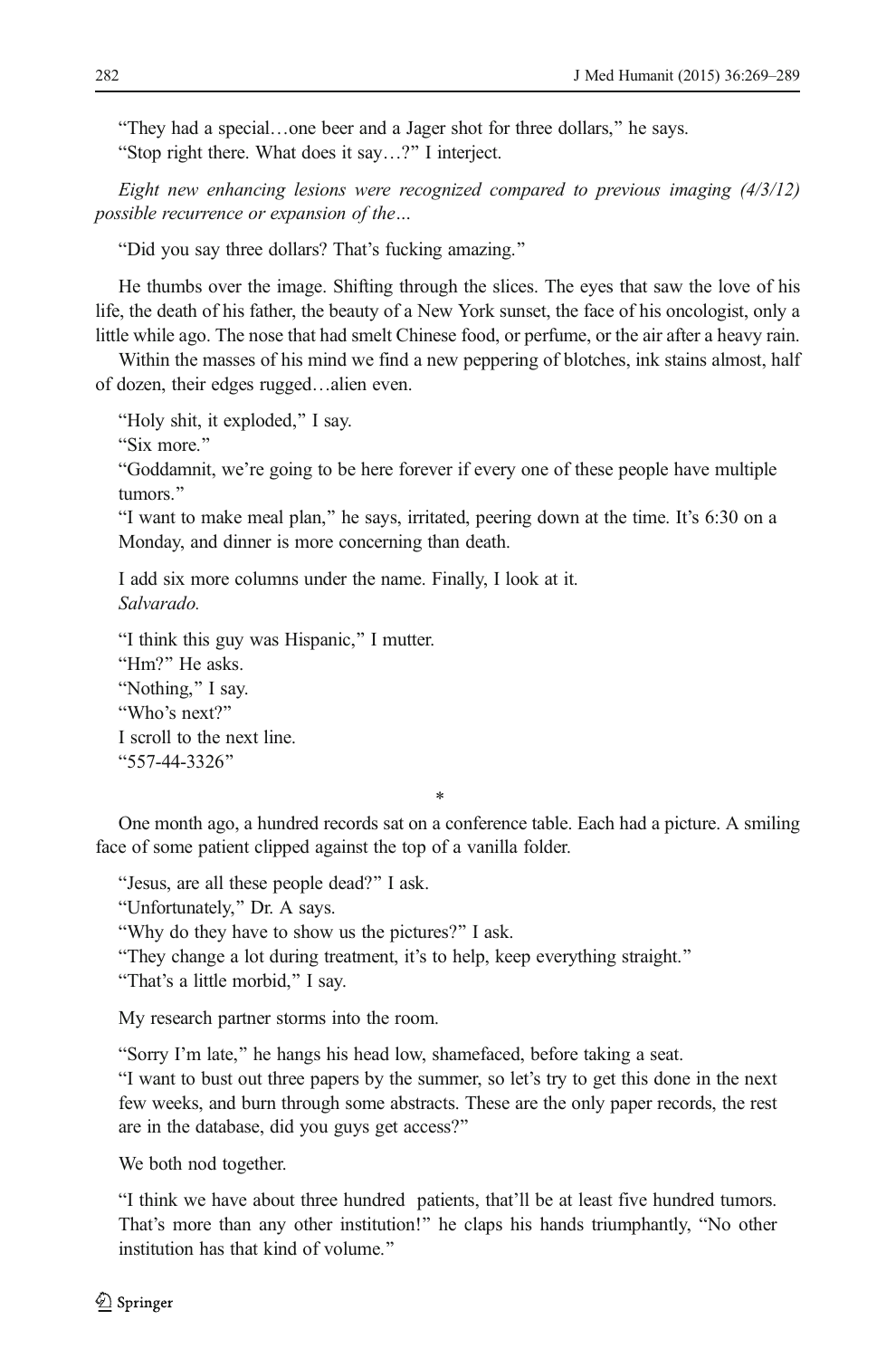Dr. A is always energetic, moving from side to side, like a Ritalin-infused child. We run through the project one more time. The nuances of brain metastases, what they look like, the prognosis. He tells a story about a patient who's lived eight years post-procedure.

"Eight!" He exclaims, "and is still alive!"

Midway through he gets paged and blitzes from the room like flash, the superhero. He'll reappear, an apparition overseeing our progress, from week to week, giving a heartfelt high five.

"Aight boys gotta go, a young Korean lady with a MASSIVE met. Whole temporal  $l$ obe $\cdot$ 

"Good luck," we'd both say, not really knowing how to respond.

We split the files in half. I move from one to the next. So many histories, so many faces. I can't help but imagine seeing each of these people in a grocery store. Maybe I did one time. Maybe this is the circle of life, and a certain picture was meant to fall into the hands of a much-too-young medical student. But I recognize none of them. And with time I forget they're even people.

I turn to my colleague.

"Can you imagine all these people were alive?"

"Well yeah," he says, unfazed.

"No I mean, you know, like alive. They all had families, or fought in a war, or something, you know?"

"You don't know that."

"I know I don't know that. I'm just saying... never mind. It's sad they all died." I say, with more amazement than sympathy.

"Yeah," He replies.

An MRI of the brain is like seeing the Earth from the international space station. You can observe the capsule as a whole, imagining all that is contained within. All the tiny, fleeting moments, the daily daydreams, the lives of a thousand fictitious characters. A home to seven billion decisions. You don't see any of them, but you know they existed at some point. Existed to be more than data points on an Excel spreadsheet.

\*

\*\*\*\*

# The Subjects of Science - Vivian Ho

I steadied the tray, inhaled, and opened the door. The cell reeked of urine and astringent. He slept fitfully under the tepid fluorescents, his bloated belly heaving over withered, useless legs. When I pressed on his abdomen, pockets of air and undigested food wriggled underneath.

No one else in our study had degenerated so quickly. Amyotrophic lateral sclerosis, colloquially known as Lou Gehrig's disease, causes ascending paralysis at variable rates. In five weeks, we had lost his legs and intestines–his lungs, the fatal choke point, would be next. His plight echoed the devastation of the disease, and the hope my supervisors had for our experimental treatment.

I loaded a syringe with one hand, feeling for a soft spot with the other. Months of daily injections had stippled his skin with tough, fibrous scars. At one point, he woke with a shiver, regarding me with cloudy red eyes. In one fluid, practiced movement, I lifted the mouse, tucked his tail aside, and injected a control solution into his upper hip.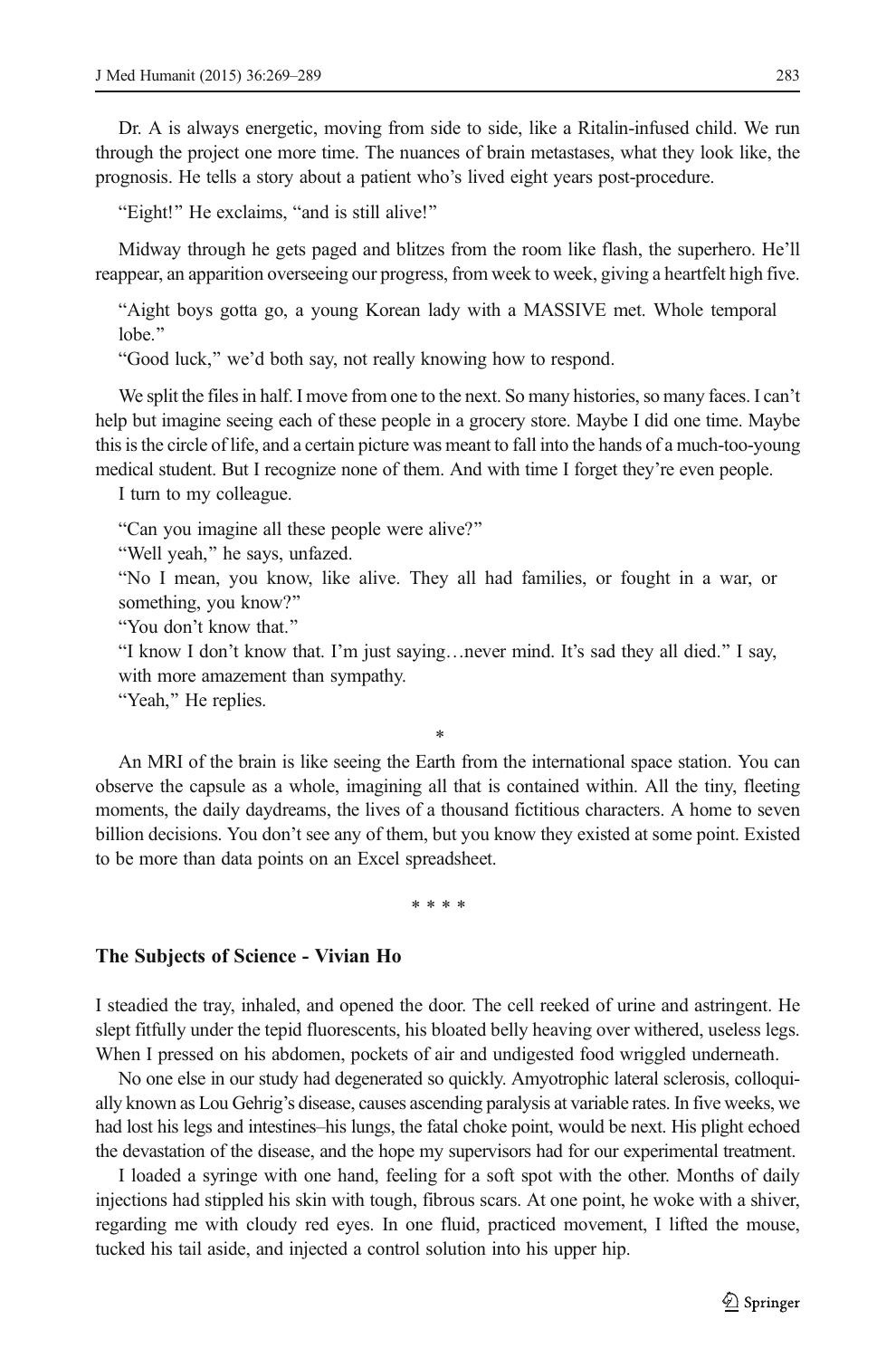Human illness engages us physically and philosophically. In addition to our symptoms, we feel a sense of cosmic misfortune. We wonder why: "Why me?" or "Why not someone else?" In the realm of animal testing, the answer to these questions is clear. Mice, rats, and rabbits are sick because we design them to be. We instigate mutations and breed for the trait. As an intern in a mouse laboratory, I learned how simple answers gave way to murkier ethical concerns.

Lou Gehrig's disease in mice is both identical and foreign to the real thing. In both parties, the paralysis starts at the lower limbs and inexorably rises. As the mice weaken, their fur becomes matted, their paws shrivel, and their food has to be moistened to be digestible. However, mice and humans with Lou Gehrig's disease experience very different treatment. People receive ventilators and wheelchairs. Mice get a daily dose of experimental drug, a grueling regimen of physical testing, and 120-day expiration date. After 120 days, it is considered cruel to keep them alive.

I administered injections and put the mice on treadmills, balance beams, and in swimming pools to quantify their decline. It was dull, time-consuming work, requiring hours of prodding paralyzed mice over narrow ledges and fishing them out of swimming pools. What kept me going was not a desire to publish, but a nagging sense of humility and shame. No matter how terrible my day could be, I was always the least miserable animal in the testing room.

My views on animal testing are ambivalent. I feel strongly about its contributions and the need for ethical restrictions, but these opinions feel divorced from the reality of everyday science. Researchers aren't actively trying to be cruel to animals, but we do feel compelled to suppress our empathy at times. At best, animal testing feels morally permissible, but not comfortingly right.

When the mice reached their 120th day of life, another intern filled their veins with formaldehyde and removed their brains. The brains were frozen, then sliced with a \$400,000 machine into 2-micron-thin salami slices. The salami was stained with antibodies, washed, and then mounted on slides. Other research assistants would count the stained cells, and a report filled with numbers would appear on my principal investigator's desk.

At the end of my internship I thumbed through our report, resplendent with graphs and slides. It was impressive, particularly because I felt like I had nothing to do with it. Somewhere, the smells, splashes, and squeaks of science had been covered up by *p*-values and literature reviews. My name was in the acknowledgements, but there was little respect paid to the hundreds of little lives lost. If you look closely, you'll find them in parentheses, after the " $n =$ " sign. But whether they belong there is up to you.

\*\*\*\*

#### 3000 Bolts of Lightning - Lisa Mack

The chances of getting cholangiocarcinoma: 0.002 %.

The chances of developing pancreatitis after a diagnostic endoscopic retrograde cholangiopancreatography: 4 %.

The chances of gastroparesis after a pancreaticoduodenectomy: 25 %.

This man was one in a million. Technically speaking, he was one in 2.5 billion, depending on your sources, of course, but needless to say he was not lucky. That's not even taking into account the fact that he was about to have a bumbling first-year medical student poke and prod the few parts of his body that remained healthy.

He was a middle-aged math professor, and (as we learned obtaining his travel history) loved visiting Italy. Medically speaking, he had done everything right. He worked out consistently, adhered to a low salt, low fat diet, eating lots of vegetables, had never smoked, and his drug of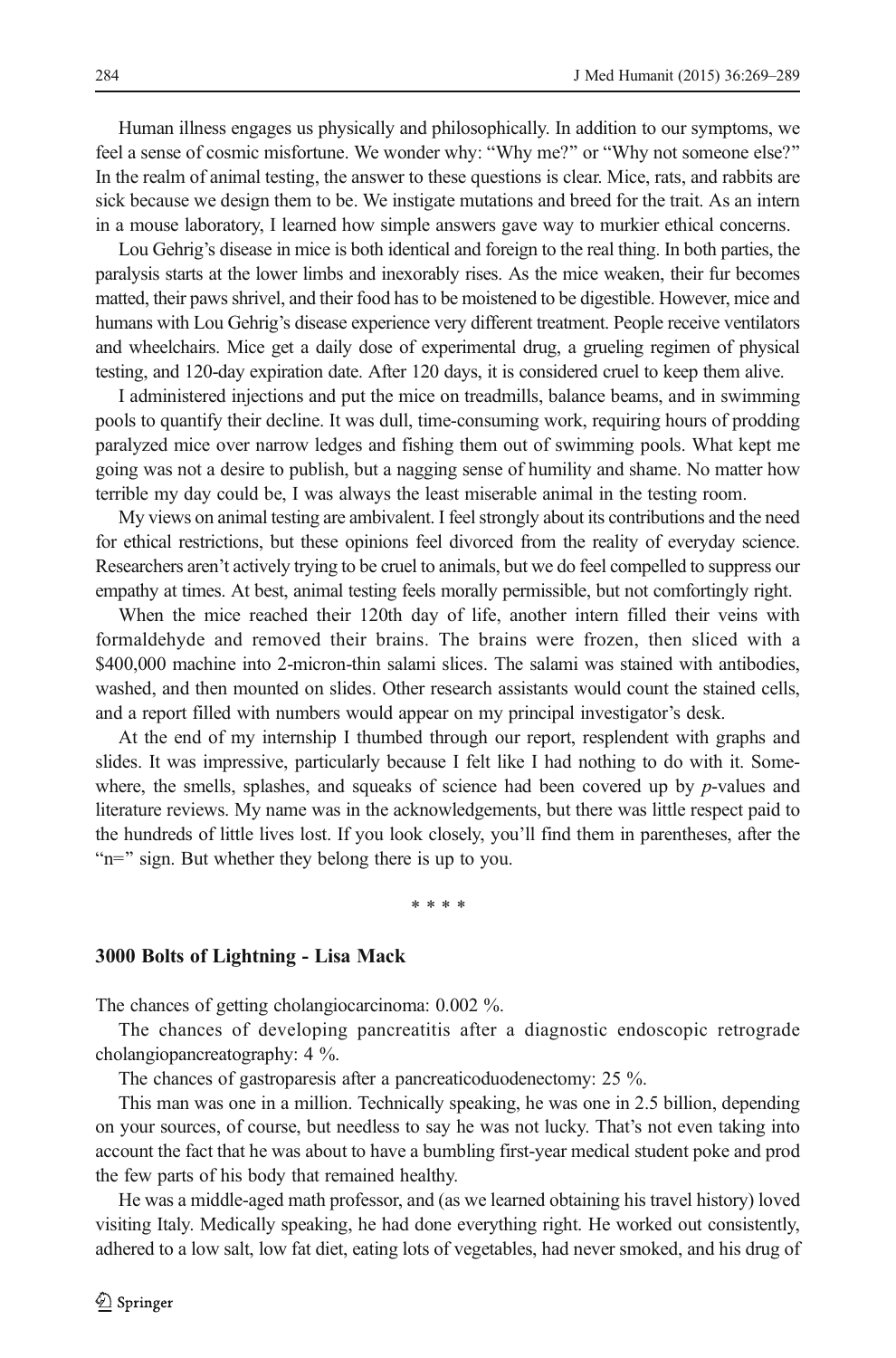choice was a weekly glass of wine with his loving wife. Even his family was perfectly healthy, no illnesses: not a sibling with high blood pressure or an aunt with diabetes. And definitely no cancer. His dad lived well into his nineties, and his mom was still going strong, nearly 100. But I guess it doesn't matter when you're unlucky.

The chances of getting struck by lightning are about 1/750,000, over 3000 times more likely than this man's past month of misfortune. I've always thought it was funny that people compare everything to the chances of getting struck by lightning as opposed to anything else, but it's one of the few statistics I know without having to look it up. My great-aunt, a near urban legend in my family, like this man, was also unlucky, maybe 3000 times luckier than him, but I guess in the end that didn't give her any advantage. Lightning strikes when it wants to.

I felt bad bothering him. I felt even worse when I quickly learned that he and his wife were delightful. She mostly kept to herself, occasionally chiming in with a helpful detail, but she was absorbed in her phone. I imagine she was sending updates to family and friends, probably littered with phrases like "We're hanging in there!" and "Things are going well!" even though her tired face showed she knew that wasn't true. He was quiet, uncomfortable, but still able to muster a genuine smile (albeit a weak one) when he talked about his children.

I progressed through the physical exam, pulling shiny instrument after shiny instrument out of my Mary Poppins carpet bag of a white coat. When I was done I threw the tools into my backpack. From head to toe I converted this man's story into a series of values: 3+, 123/85, 86, 5/5, etc.… and with each one my pockets got a little lighter.

A friend later told me I was lucky to get a patient with such a unique case, someone so interesting. Her patient "just" had a heart attack. To be honest I didn't know anything about the rarity of this cancer versus that one. Hell, I could barely pronounce what he had. But I remember thinking: isn't every patient one in a million? One in seven billion, or whatever the growing number is now? Sure, some diagnoses are made more than others, but every trip to the hospital is a one of a kind story. The fact my patient had a rare cancer wasn't 'interesting' or 'cool' to me. It was sad. Not necessarily more sad or less sad than a heart attack, but sad. It's all just sad. The fact that this math professor got his life-changing diagnosis on March 14th, Pi Day, however? That was interesting.

The exam was over, the preceptor was gone, and the final glob of Purell was evaporating off my hands. I was no longer a 'future doctor', just a girl who happened to be wearing an oversized coat with too many pockets, in the room of an unlucky man.

"Where in Italy did you go?"

A small town in the north, an hour or two outside of Venice, most people have never heard of it."

Turns out I had heard of it. Turns out not only had I heard of this small town of only a few hundred, I had been there myself. At the exact same time as him and his wife. Now what are the chances of that?

\*\*\*\*

# King Richard - Elizabeth Maier Balough

Settling down on the plastic sofa bed in the office, I waited for the sound. The hospital felt so urban at night, the lights all-aglitter and everyone bustling round. I couldn't rest, not only because of my anxiety over what was about to ensue, but also because this is simply not a resting place.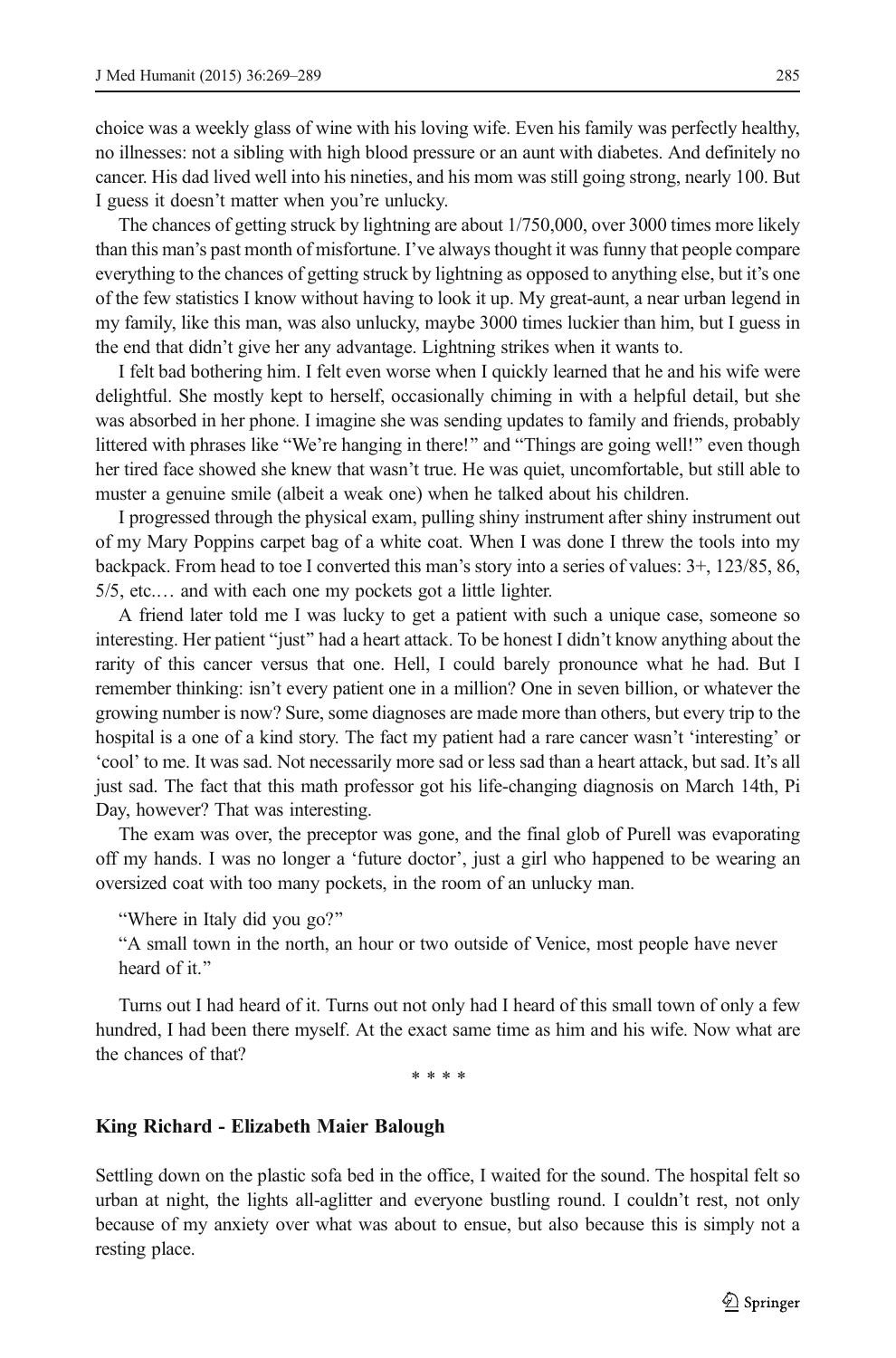The pager went off, and my hands started to shake. At least when I called back the number, the coordinator was gentle with the information. She wanted to let me know in advance that it had been a suicide. I thought I heard her smile on the other end of the line. Estimated time of departure would be 4:00 a.m. Did I want pancakes on the plane, or something else? I'll pass this time, I said.

Where were we going? I couldn't remember. As usual, I struggled with the lock on the supply closet door. Practically sweating expletives I finally felt the key twist, and I tumbled into the small room propelled by the force of my frustration. My compulsive tendencies revved up as I packed the big yellow bag and cooler for the trip. I checked the contents twice, no, three times, against the list and then put one extra of everything we could possibly need on top. Into my back pocket I stashed three kits for drawing arterial blood gases because the junior surgeon was sure to drop one during the procedure, and pulling out a spare and handing it over, sterilely, at just the right moment was the one thing I could do during the whole trip that would make me feel like I had any business being there.

At the distant hospital nestled somewhere in the Appalachian hills I met him. He wore a paper crown. Written on it in a shaky hand was this: "King Richard, who held the weight of the world upon his shoulders." His eyes were covered with the gauze that covered the hole he had made in his head with his dad's shotgun. From the nose down, though, his body was intact, almost vibrant, like Christ in Rembrandt's The Storm on the Sea of Galilee. The phrase the doctors used was "well-perfused."

We took his organs and then we were out like bandits, running down the dim halls of the country hospital, jumping into our getaway car, the ambulance with its screaming sirens, and then into the little plane and up, up into the air amongst the angry clouds and the sunset. All in the service of someone who needed a new heart.

Or was it for that person? Maybe it was for us. Look at what we can do.

And as for King Richard? Well, medicine hasn't advanced far enough to save the likes of him, I guess.

#### Author biographies

### Elizabeth Balough

Elizabeth is currently a second-year student in the MD-PhD Program at Columbia College of Physicians and Surgeons. She became interested in the intersection of writing and medicine as an undergraduate at Columbia, where she was introduced to the essays of Walker Percy. The writing course that was part of her first year as a medical student reinvigorated Elizabeth's interest in using creative non-fiction as a means for critically processing her experiences in medicine and science. Elizabeth studies the neural circuits underlying emotional learning and memory, and she hopes to become a practicing psychiatrist, researcher, and writer someday.

\*\*\*\*

# Deirdre Brazil

I am a family medicine resident at Hunterdon Medical Center in Flemington, New Jersey, and I am also training as a physician acupuncturist. I am finishing my chief year in June, and I used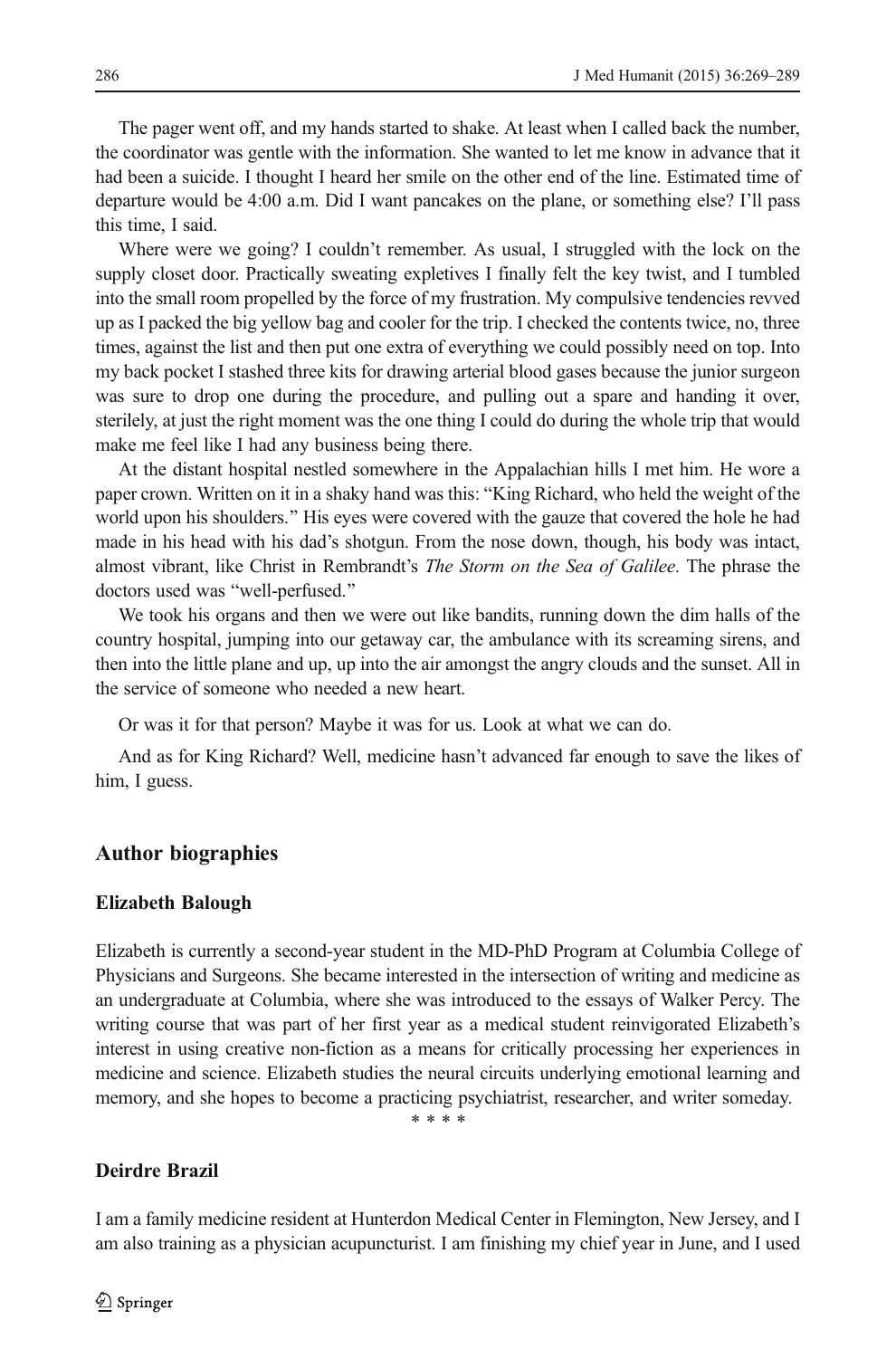some of my academic time to create a narrative medicine lecture series that was based on Dr. Hellerstein's "The City of the Hospital" class. It was very well received, and I plan to continue to develop the lecture series during my final year of residency. I have continued to write, and I consider narrative medicine to be a great source of emotional strength for me and an integral part of my development as a physician.

\*\*\*\*

# Jocelyn Compton

I'm a graduating medical student at Columbia University's College of Physicians and Surgeons. This past March, I matched into orthopaedic surgery! Before medical school, I attended Yale University where I participated in a number of outreach opportunities in China, Nepal, and various other foreign countries. These service trips affected me deeply, and engrained in me the importance of meaningful, appropriate, durable intervention. I believe that only through thoughtful reflection and writing did I come to fully understand the implications of our best intentions. For me, revisiting words I have written detailing my experiences has been immensely helpful in achieving insight into my beliefs about the purpose of medical care and what it means to "do no harm."

\*\*\*\*

#### Vivian Ho

I am a second-year medical student at the Columbia University College of Physicians & Surgeons. I received my undergraduate degree in Biology at Stanford University, where I also enjoyed taking writing classes and teaching science in low-income schools. While I have yet to narrow down a specialty, I gravitate toward teaching and academic medicine.

Dr. Hellerstein's "The City of the Hospital" course was foundational in building regular writing habits. Ever since I started on the wards, writing has become an invaluable method of organizing and processing my reactions. Even on my busiest days, I strive to take a few minutes to jot down my thoughts. Finding my voice on paper has been the difference between surviving and thriving in medical school, and will no doubt continue to be a source of insight, perspective, and comfort throughout my medical career.

\*\*\*\*

# Lisa Mack

I've always been surrounded by the sciences, having majored in chemical engineering and worked as a software engineer before coming to medical school. I never would have thought that as a medical student I'd be writing (or be doing much of anything outside of studying for that matter), but I realized only a few moments into this new experience that I had landed at an institution that emphasized the importance of various methods of self-expression. I joined the medical school theater troupe and performed with other groups: all amazing experiences, but all with the comfort of borrowing other's words, so when I was placed into the non-fiction writing narrative medicine class I was terrified. I was surprised to learn, however, that I loved writing. It wasn't a distraction from medicine like I expected it to be, but rather changed the way I interacted with my patients. Writing about my exchanges served as a reminder that patients are so much more than their illnesses, and to be successful at my job as a student I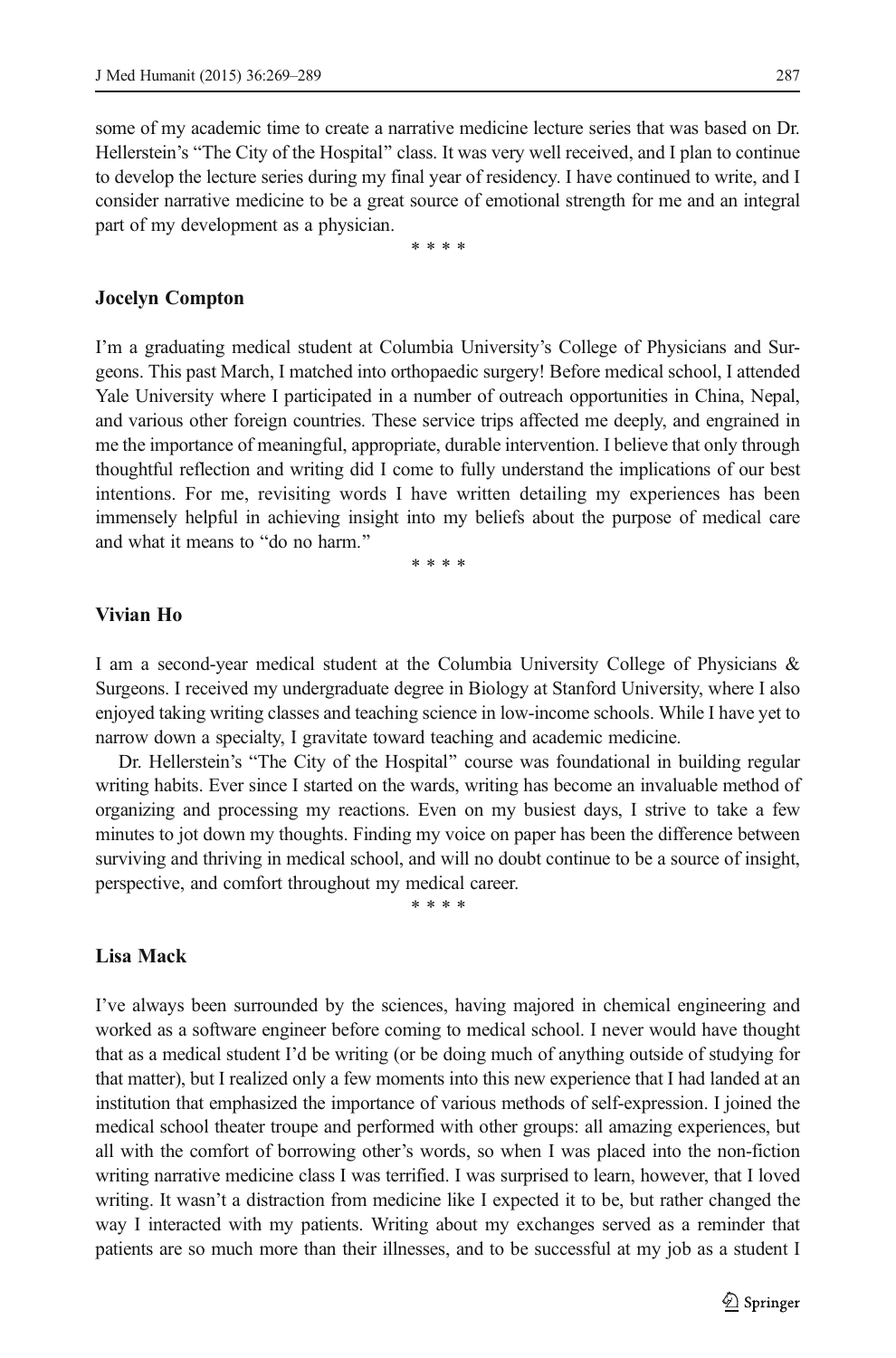have to understand the whole story, not just the lab values. Even though the class ended almost a year ago I've kept writing, whether a story or a few scribbles, just to make sure I don't forget this.

\*\*\*\*

# Tavish Nanda

Originally from the San Francisco Bay Area I attended the University of Southern California, majoring in anthropology with a minor in screenwriting. In college I interned at NBC, the Huffington Post, and the Japan Times before applying and eventually attending medical school. I have an interest in narrative medicine and film with the eventual goal of combining those passions with a career in medicine. "The City of the Hospital" course helped provide a structured environment to mold a writing style and explore creative potential within the medical field. The course, being taught as part of a medical education curriculum, helped define the often-amorphous idea of the "physician writer," making it seem like a more attainable reality. Since taking the course, I've continued writing short pieces of a similar fashion, with the hope to continue doing so into residency, and as a professional.

\*\*\*\*

#### Huy Nguyen

I grew up in California and studied Chemical and Physical Biology at Harvard before coming to Columbia for medical school. As a son of immigrant parents, I was always aware of cultural differences and the general world around me. My interest in writing down my observations began as a child when I received a small journal as a gift. Over time, my journaling grew from recording daily activities and travels to writing my impressions and thoughts about academic and social issues. When I took Dr. Hellerstein's "The City of the Hospital" class as part of the Narrative Medicine course in medical school, I realized that journaling my impressions on the wards could reveal what was most important to me in medicine, and consequently influence what qualities I would have as a physician. As I went through my medical training, I journaled stories about my patient interactions, which made me reflect on not only how they made me feel but also how I thought the patients felt. As I move forward, I believe that by writing my own stories, I could learn better how to listen to those of my future patients.

My interest in ophthalmology began in undergrad when I traveled to India to volunteer in an eye clinic. I solidified that interest during a research year in medical school where I investigated gene therapy on patient-specific stem cell-derived retinal cells. I now have matched into Harvard's ophthalmology residency at the Massachusetts Eye and Ear Infirmary for the next step of my training as I pursue my goal of becoming a retinal surgeon. I enjoy playing tennis, photography, and exchanging good stories over a home cooked meal.

\*\*\*\*

# Kara Shetler

Kara was a writer long before she decided to be a doctor, publishing her first short story in the local newspaper in third grade. She majored in English as an undergraduate while completing her premedical coursework. As a medical student, she served as the editor-in-chief of the 2013 edition of Reflexions, the art and literary journal of Columbia University Medical Center, and